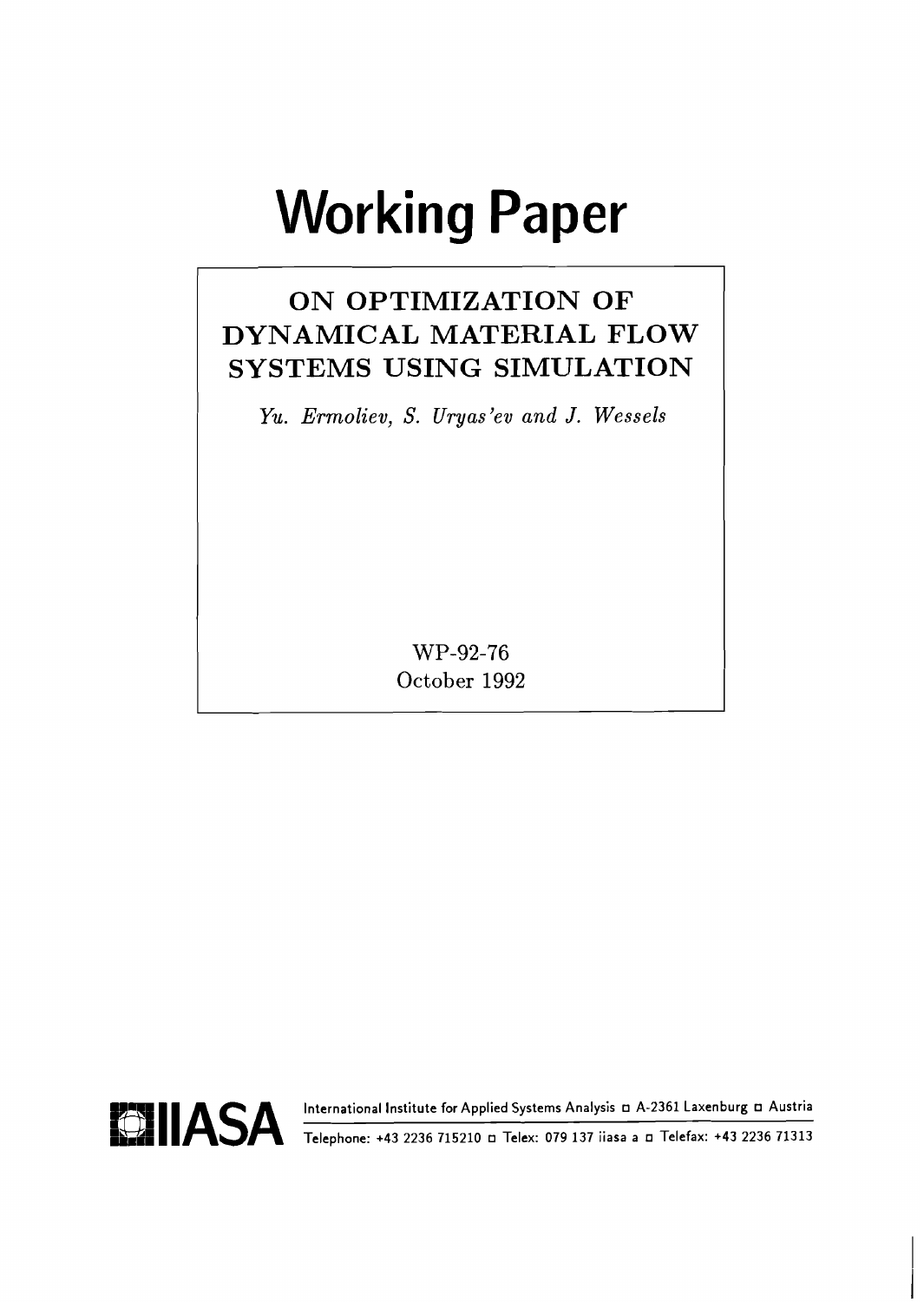# ON OPTIMIZATION OF DYNAMICAL MATERIAL FLOW SYSTEMS USING SIMULATION

*Yu. Ermoliev, S. Uryas'ev and J. Wessels* 

WP-92-76 October 1992

**Working** Papers are interim reports on work of the International Institute for Applied Systems Analysis and have received only limited review. Views or opinions expressed herein do not necessarily represent those of the Institute or of its National Member Organizations.



**EXAMPLE ASSA International Institute for Applied Systems Analysis D A-2361 Laxenburg D Austria 1994.**<br> **Telephone: +43 2236 715210 D Telex: 079 137 iiasa a D Telefax: +43 2236 71313**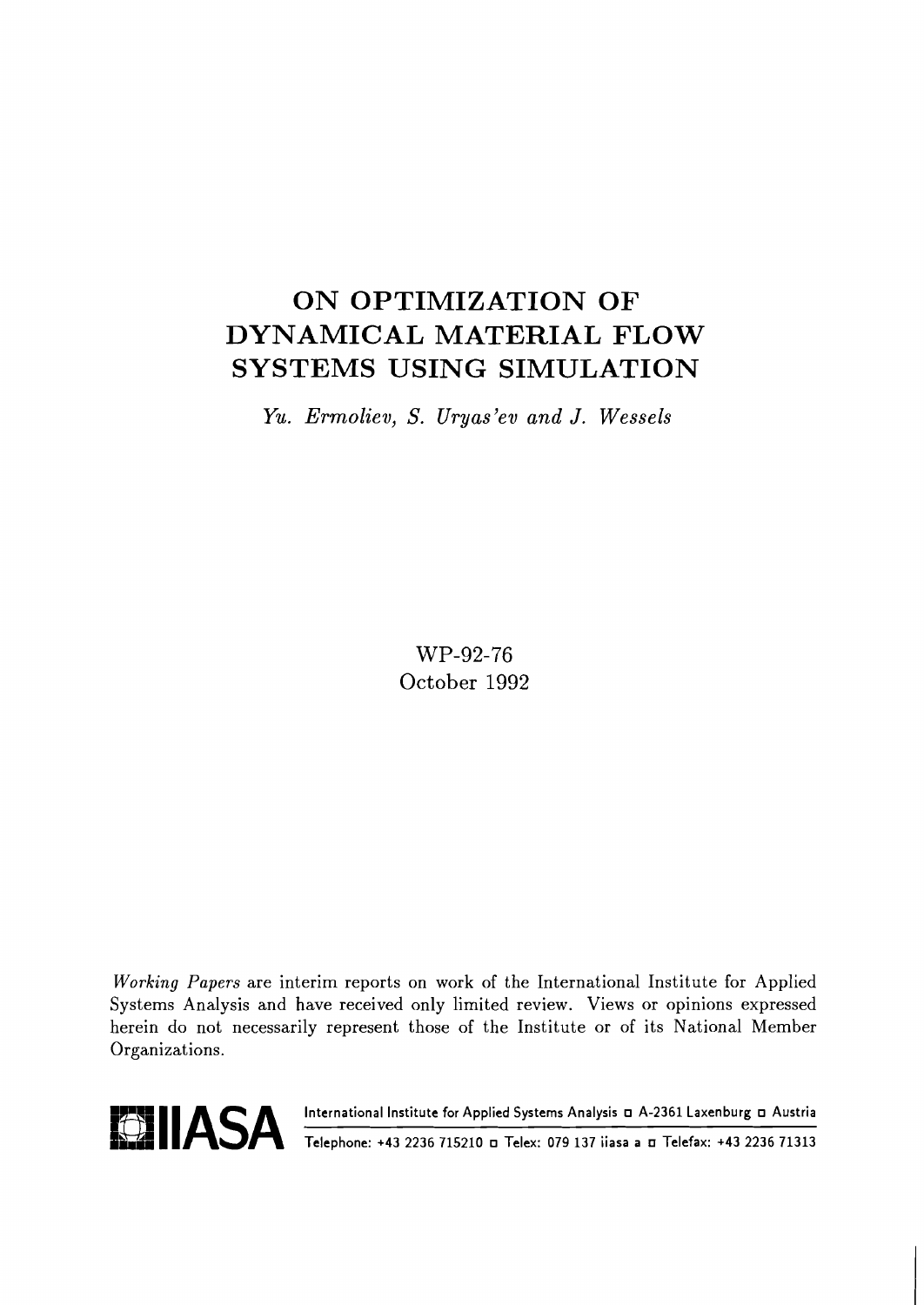#### **Summary**

Up until now risk analysis, as a rule, ended with the estimation of the risks. Further improvements - optimal design, risk control, dynamic risk management - require many more efforts. Essential difficulties are connected with the discontinuous or nonsmooth behavior of performance functions with respect to the control and (or) random parameters due to possible failures of the system's parts. Usually, the systems also include discrete event elements - logical rules can change the structure of the system if some constraints are not satisfied, for example safety constraints. These problems require new formal analysis tools which will include dynamics, stochastics, nonsmoothness and discontinuity. In this paper, the authors consider a simple example of such a problem with the aim to explore the possibilities for its analysis. The problem is comprised of optimizing a material flow system based on an efficient use of simulation. The material flow system may be a production system, a distribution system or a pollutant-deposit/removal system. The important characteristic which is considered in this paper is that one of the components of the dynamic system is unreliable. This characteristic leads to simulation models in which criteria are discontinuous with respect to the optimization parameters. This makes it difficult to use the standard methods for the estimation of gradients of the expected criteria values. A method is introduced which overcomes the difficulty. From a formal point of view the problem can be viewed as a mixed integer stochastic optimization problem.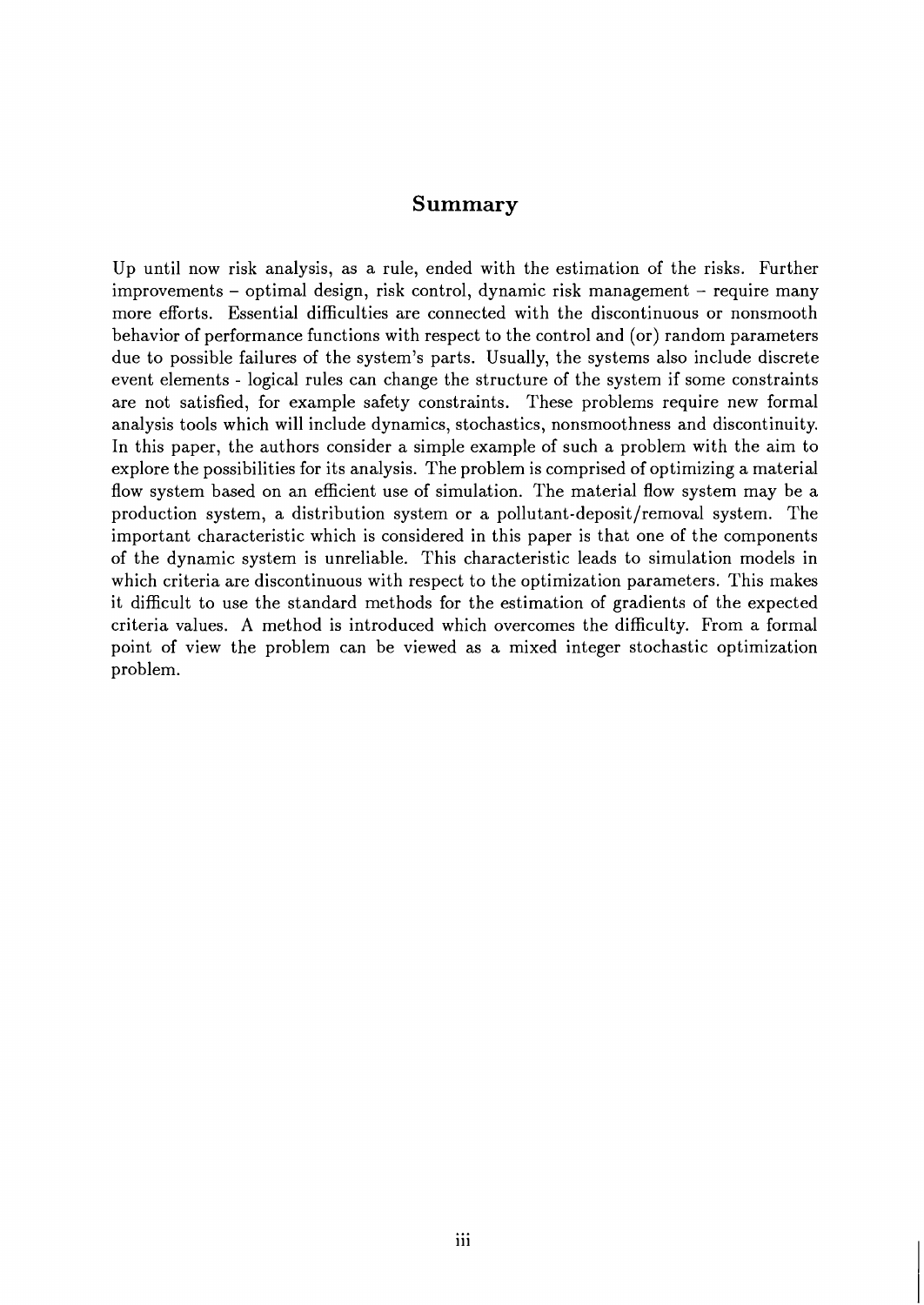#### **Contents**

| 1        | Introduction                                                                                                                                   |             |
|----------|------------------------------------------------------------------------------------------------------------------------------------------------|-------------|
| $\bf{2}$ | The Model Description and Statement of the Optimization Problem<br>$2.1\,$<br>$2.2\,$<br>$2.3\,$                                               | 3<br>3<br>6 |
| 3        | The Derivative with Respect to the First Variable<br>The Conditional Expectation of the number of Lost Batches $\dots \dots$<br>3.1<br>$3.2\,$ | 8<br>8      |
| 4        | The Derivative with Respect to the Second Variable<br>The Expectation of the number of Lost Batches 16<br>4.1<br>4.2                           | 16<br>16    |
| 5        | Stochastic Quasigradient Algorithm                                                                                                             | 21          |
| 6        | <b>Conclusions and Remarks</b>                                                                                                                 | 23          |
| 7        | Appendix. The Analytical Derivatives of the Integrals over Sets Given<br>by Inequalities                                                       | 24          |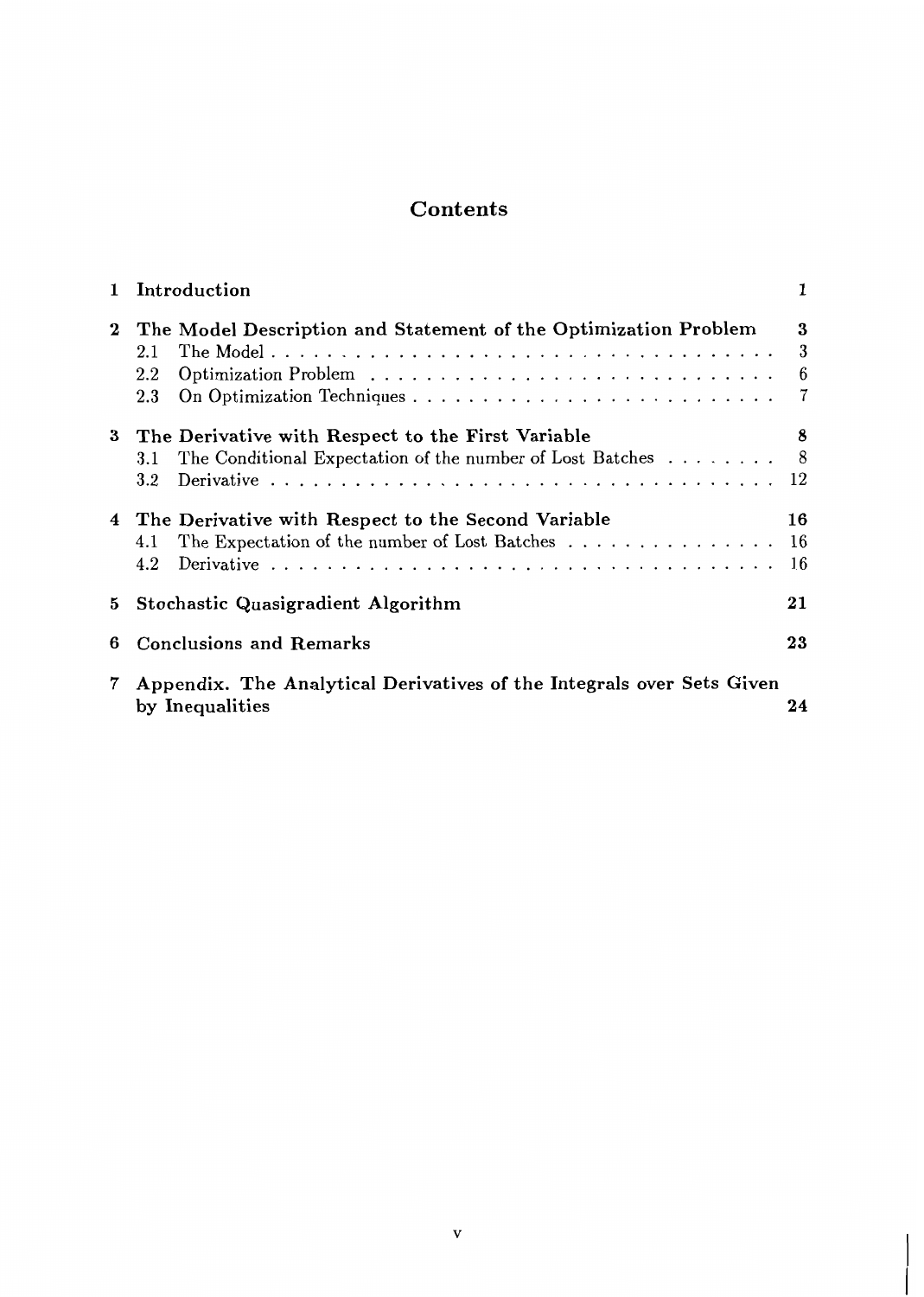# **ON OPTIMIZATION OF DYNAMICAL MATERIAL FLOW SYSTEMS USING SIMULATION**

*Yu. Ermoliev, S. Uryas'ev and J. Wessels* 

#### **1 Introduction**

In several types of material flow systems there is at least one component which is unreliable. This feature makes it particularly important to design such a system carefully by taking into account the uncertainties introduced by the component unreliability. Such material flow situations occur in production and distribution systems, but also in environmental systems for the temporary deposit and removal or transformation of pollutants. In production systems one of the work-stations may be unreliable. In distribution systems one of the transport mechanisms may suffer from breakdowns. In environmental systems it might be the removal or transformation mechanism which is not always operational. Particularly for production systems, there is quite an extensive choice of literature on the modeling and analysis of material flows with unreliable work-stations.

Analytic approaches have primarily been developed for the case of two work-stations with an intermediate buffer. For the situation of discrete products with deterministic processing times we may refer to Buzacott **[I]** and Yeralan and Muth [27]. For the situation of continuous material flows with deterministic machine speeds important references are Wijngaard **[26]** and Mitra **[14].** De Koster **[ll]** gives a good overview of the literature and shows how to exploit Wijngaard's approach for the construction of a numerical procedure for the analysis of larger systems. Although these analytic approaches are very valuable for getting a better understanding of the characteristics of the relevant processes, they all suffer from the fact that they are based on severe assumptions. The usual requirement is that breakdown behavior as well as repair behavior is based on a negative-exponentially distributed time length or at least something very closely related to the negative-exponential distribution like a phase-type distribution with only very few phases. Therefore, for practical system design, simulation is the most important tool.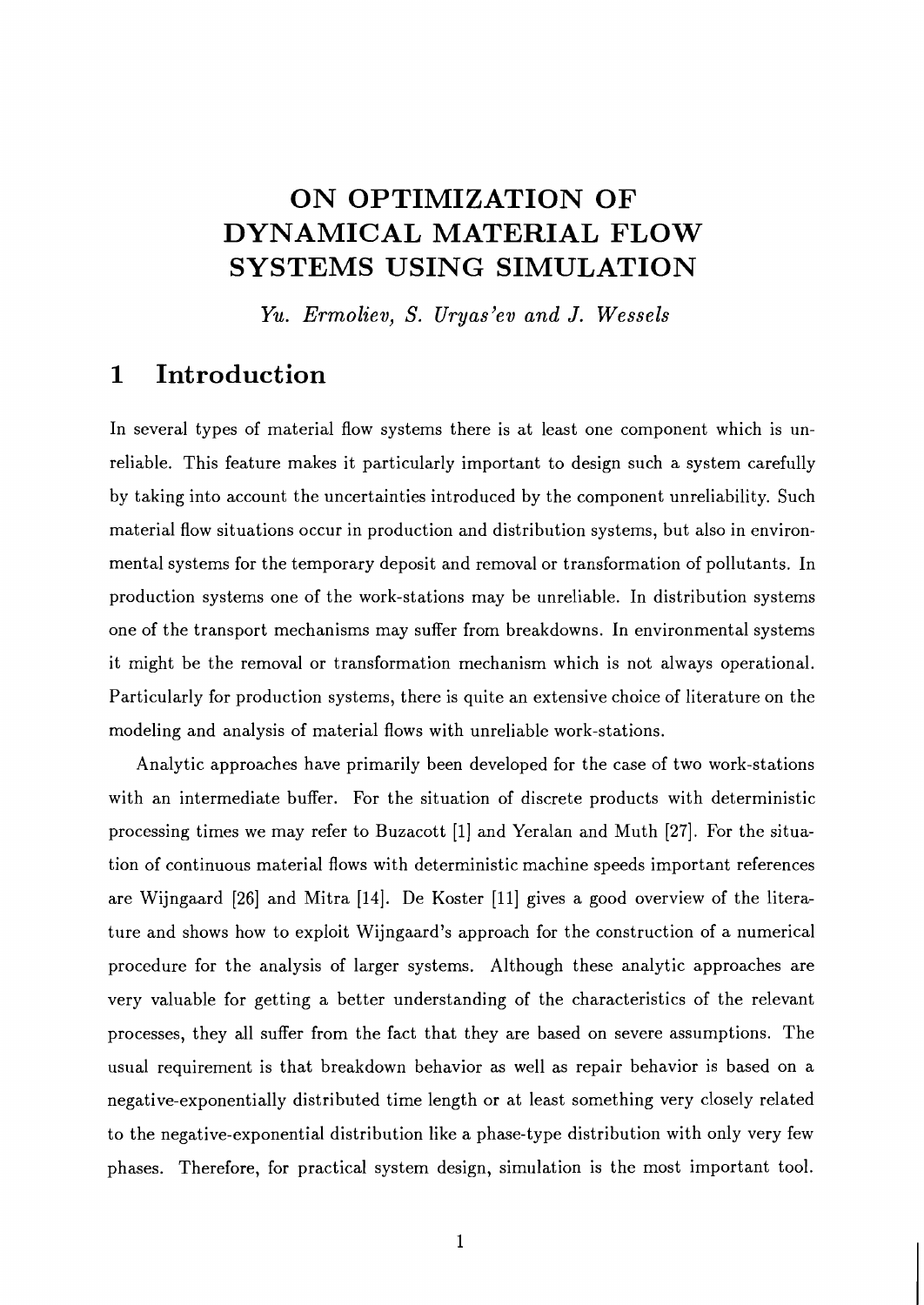However, a serious drawback of simulation is that a guided search for a good design usually requires many simulations. Particularly, in the case of several design parameters, this can be prohibiting.

A general approach for the optimization of stochastic systems by using Monte Carlo simulations is based on the technique of stochastic optimization [2, **3,** 121. The technique relies on estimating the gradients (or their generalizations for nonsmooth functions) of a criterion and/or constraint functions. These estimates are called stochastic gradients, subgradients or quasigradients depending on whether the function is smooth or nonsmooth and whether we use unbiased or biased estimates. A lot of research effort has been concentrated on obtaining estimates which require only one observation of the random parameters - so called one-simulation-run estimates. The existing theory allows to calculate such estimates for various classes of applied problems, including problems involving stochastic inequalities or stochastic differential equations (ordinary or partial). Relatively recently a one-run gradient estimation technique was proposed for queuing type problems by Ho et al. in [9] under the name of perturbation analysis. For a good overview of its properties and possibilities, see Suri [20]. Subsequently, sensitivity analysis for discrete event processes with control parameters in the densities of the random values was developed by Pflug [15], Rubinstein and Shapiro [17] and others. A disadvantage of the standard form of perturbation analysis is that, generally speaking, it does not work when the sample path is discontinuous in the relevant parameter. In that case it may no longer be allowed to change the order of taking the expectation with taking the derivative:

$$
\nabla_{\!x}\mathop{\mathrm{E}} g(x,\omega) \ \neq \ \mathop{\mathrm{E}} \nabla_{\!x} g(x,\omega),
$$

where x indicates the decision vector and  $\omega$  the random element,  $g(x, \omega)$  is a sample performance function. In [10], Ho and Li present an approach for circumventing this difficulty by using finite difference approximation ideas. However, their method requires that time periods between events are negative-exponentially distributed and their met hod requires very long simulation runs for obtaining good estimates. Gaivoronski and Ermoliev [4] suggested to use artificial random variables to smooth the function  $g(x, \omega)$  and combine it with concurrent approximation and optimization techniques. The general framework for the development of concurrent approximation and optimization techniques is studied by Ermoliev, Norkin, and Wets [5]. In [7], Gong and Ho suggested to smooth over the function  $g(x, \omega)$  by taking conditional expectation with respect to a  $\sigma$ -algebra  $\mathcal F$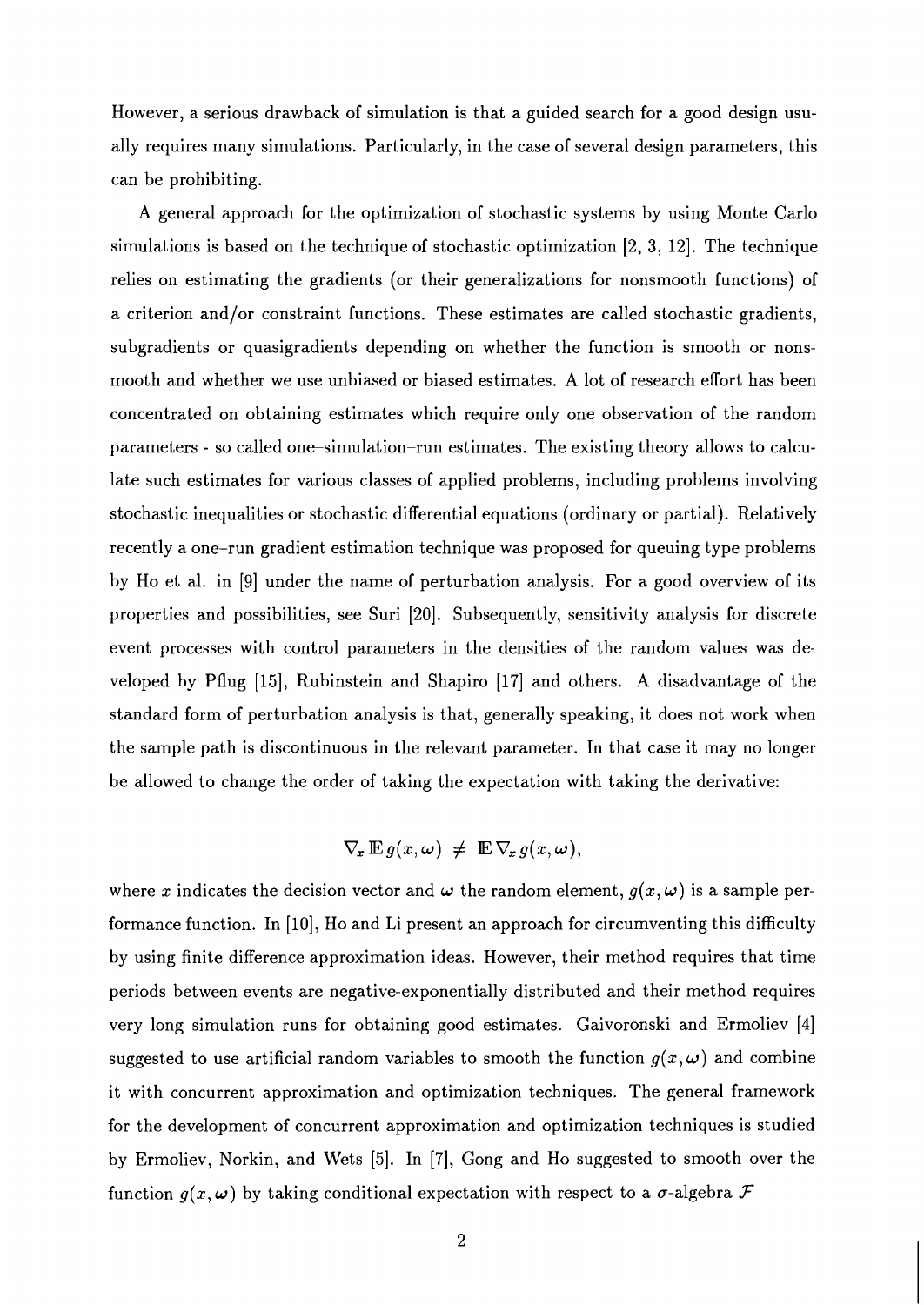$$
\mathbb{E} g(x,\omega) = \mathbb{E} \mathbb{E}_{\mathcal{F}} g(x,\omega) = \mathbb{E} \tilde{g}(x,\omega) ,
$$

where the smoothed performance function  $\tilde{g}(x,\omega)$  is supposed to be explicitly defined to calculate the gradient. As a rule the explicit formulae for these conditional expectations are not available. However in various control problems the function  $\tilde{g}(x,\omega)$  can often be represented through multidimensional integrals over sets given by linear or nonlinear inequalities (with respect to decision and random variables). Although such integrals can not be presented as explicit functions of decision variables, it is possible to find implicit expressions of their gradients. We show that in an important case, when densities of the random variables and their derivatives are known, the gradient can be presented as an integral over a volume. We finally also show that the obtained expression of the gradient allows to estimate the gradient by one simulation run and that the stochastic quasi-gradient optimization procedures can be used for a directed simulation search.

In Section 2 the model and the mixed integer stochastic optimization problem are introduced. We briefly mention in this section the optimization technique to be applied. Sections **3** and 4 show how estimates for the derivatives of the performance function can be obtained. Section 5 treats the optimization search techniques. The formulas for derivatives of integrals over sets given by inequalities are given in the Appendix.

#### $\boldsymbol{2}$ **The Model Description and Statement of the Optimization Problem**

#### **2.1 The Model**

In this section we introduce a very simple material flow problem, which is used for demonstration of our approach. There are two interacting processes (see Figure 1): a regular flow of material arriving at a "server" or "work station" and a service process of this material. Each batch of material arrives at the server at equidistant points in time  $t = 0, x_1, 2x_1, \ldots$ The intensity of this process can be adjusted by the value  $x_1 > 0$ . The work-station empties the available batches one-by-one and  $x_2$  is the time needed to process a batch by the work-station. The processing of a batch can be interrupted by the failure of the workstation, therefore, the work station has alternatively a period in which it is "operational" and in which it is in "repair". The lengths of these periods are independent random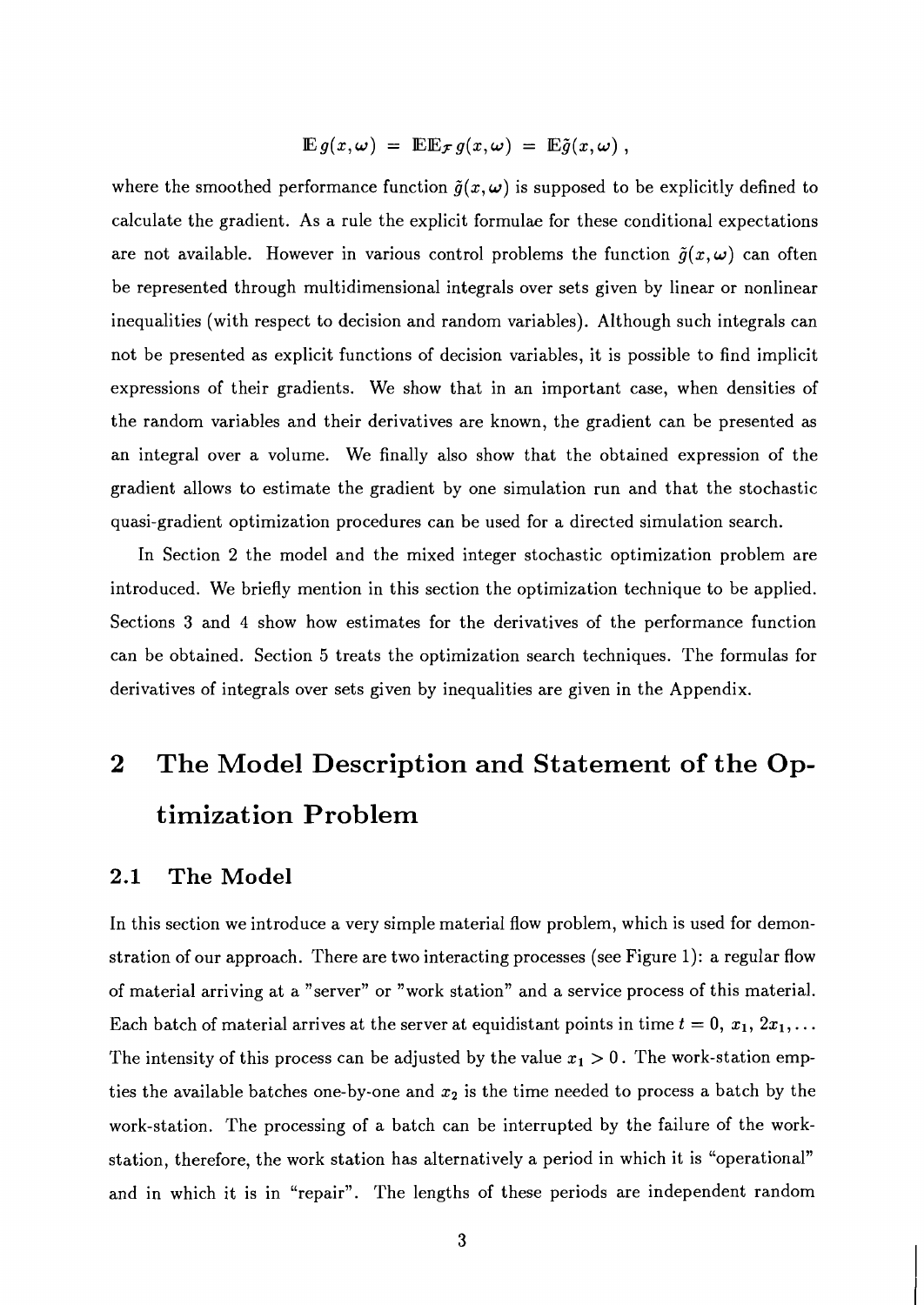

#### Figure 1: System **Flow** *Chart*

variables with density functions  $\nu$  and  $\rho$  respectively. We suppose that a batch requires a position in the storage (buffer) from the time of its arrival until the moment that processing has been finished. Denote by  $S$  the number of batches that may be stocked in the storage. If the storage is full, we suppose that a newly arriving batch is lost with cost  $\beta$ . The gain of each processed batch is equal to  $\alpha$ . The cost function includes, on the one hand, the investments and maintenance costs as functions of the design of parameters  $x_1, x_2, S$ . On the other hand, the cost function provides a tradeoff between risk of profits and risk of losses. In particular, in the case when  $\alpha \ll \beta$  main attention is paid to the losses due to exceeding storage capacity.

As a consequence of the interruptions, the real processing time of a batch may be essentially longer than  $x_2$ , since the processing might be interrupted several times. If  $T_1$ and  $T_2$  are the expected values for the life time (between two successive failures) and the repair time respectively, then the availability fraction is

$$
\frac{T_1}{T_2+T_1}
$$

Consequently, the real processing time will be on the average

$$
\frac{T_2+T_1}{T_1}\,x_2
$$

If  $x_1$  would be chosen smaller than this latter value, then the work-station could not cope with the input even if the storage capacity would have infinite size.

The model as sketched above was inspired by the problem of designing a production system in which the batches would be delivered by a chain oven and the work-station treats the individual products of a batch one-by-one. In this way, the platter, which bears a batch of products through the oven, occupies a position in the buffer as long as it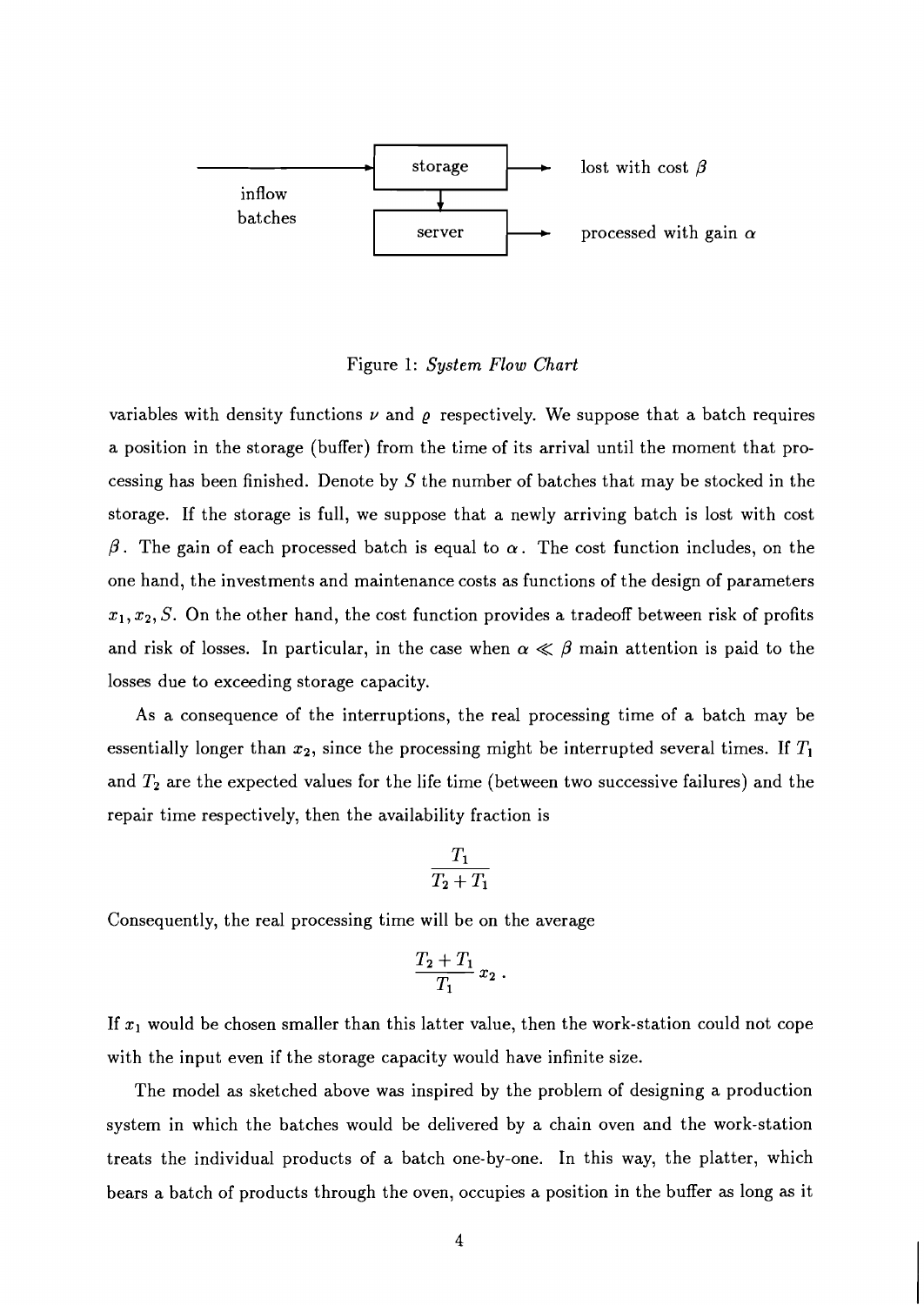contains some products. It is not possible to stop the oven when the buffer is full, since this would lead to the loss of several hours of production, namely all the batches which are in the oven would be lost in this case. The chain pulls the batches through the oven with a fixed speed and batches which leave the oven are mechanically delivered to the buffer. If the buffer has no position available, then the batch is set aside and lost for further processing, since outside the buffer the products cool down too much, which is not good for the quality.

In fact, the situation described above is an example of the two-machine system with one unreliable machine and an intermediate buffer. All assumptions have been chosen as simple as possible in order to keep the discussion of the essential aspects clear.

A similar model might be reasonable for a pollutant removal/transformation situation, where batches of the pollutant are delivered by an uncontrollable process, whereas the transformation or removal only works under certain conditions. We will stick to the first interpretation for the introduction of a design criterion.

For the production problem the criterion is to design a system which works at the lowest possible costs. There is no constraint on the desired output, since it is already certain that several units will be needed, therefore the only goal is to find the most efficient design. The first components of the costs per time unit are caused by the investments and maintenance costs. We suppose that they are known functions of the design parameter for each of the parts of the system:  $c_1(x_1) + c_2(x_2) + c_3(S)$ . The most complicated cost/gain component is delivered by the performance of the system: processed batches bring a gain  $\alpha$  and lost batches a cost  $\beta$ . So the criterion becomes

$$
C(x, S) = c_1(x_1) + c_2(x_2) + c_3(S) + \alpha L(x, S) - \beta \Psi(x, S), \qquad (1)
$$

where  $x = (x_1, x_2)$  and  $L(x, S)$ ,  $\Psi(x, S)$  are the expected numbers of lost and processed batches per time unit, respectively. We could minimize function (1) with respect to  $(x, S)$ , by using the conventional optimization techniques, if we would know  $L(x, S)$  and  $\Psi(x, S)$ . Unfortunately, it is impossible to find analytical expressions for  $L(x, S)$  and  $\Psi(x, S)$ . With fixed  $(x, S)$ , a simulation run could provide only estimates for  $\Psi(x, S)$  and  $L(x, S)$ . However, we will show that one simulation run may also provide estimates for the gradient of function (1).

Let us make some useful rearrangements of the problem. We assume that all random variables are specified on the probability space  $(P, \mathcal{F}, \Omega)$ . Let us suppose that we simulate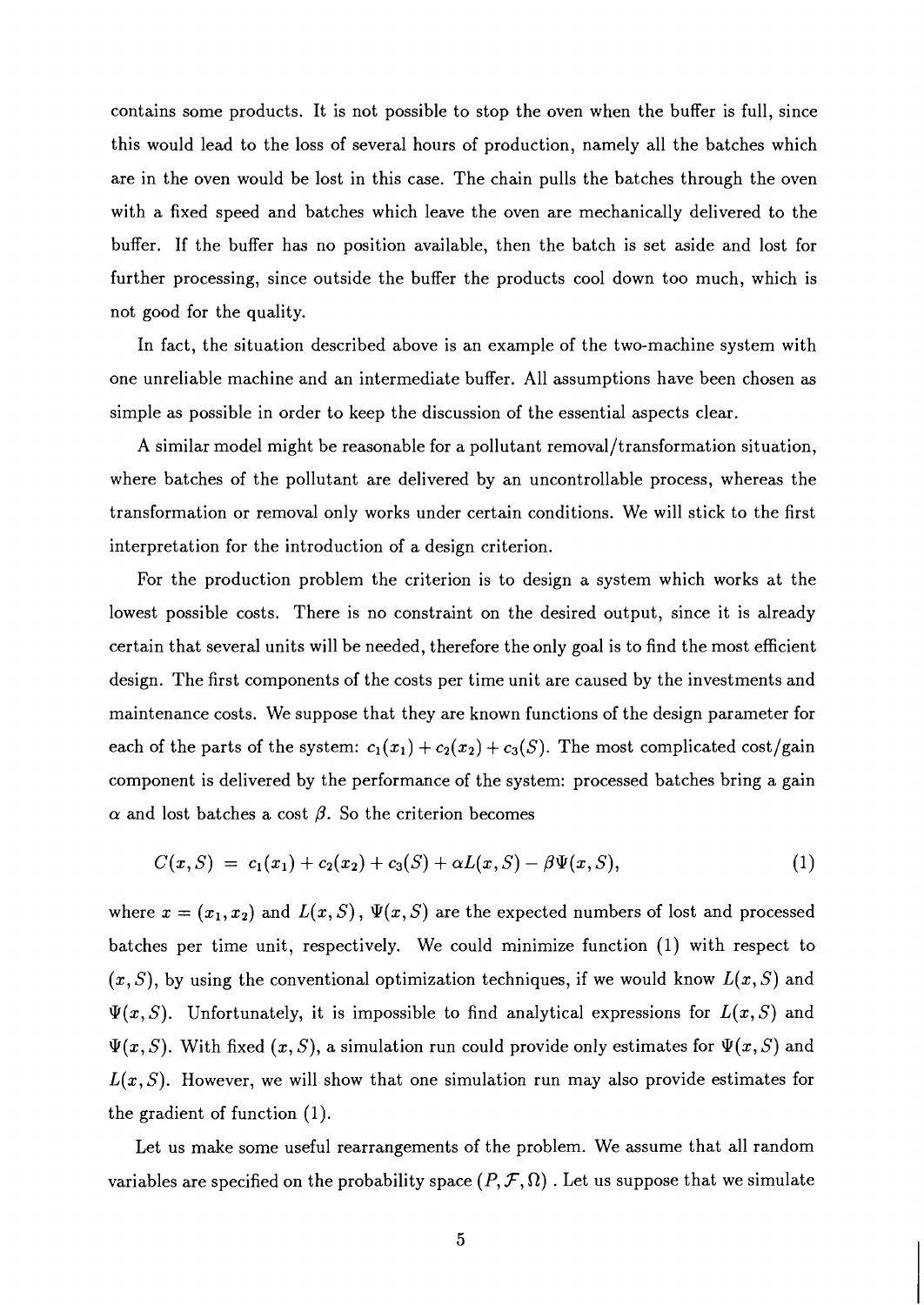the process for a given setting  $(x, S)$  of the design parameters until N batches are delivered (and lost or processed). Denote by  $L_N(x, S, \omega)$  the random number of lost batches and by  $\Psi_N(x, S, \omega)$  the random number of processed batches during the simulation run, while  $\omega \in \Omega$  denotes the random element in the process. We have

$$
L_N(x, S, \omega) + \Psi_N(x, S, \omega) = N,
$$
  

$$
\lim_{N \to \infty} \frac{L_N(x, S, \omega)}{Nx_1} = L(x, S), \quad \lim_{N \to \infty} \frac{\Psi_N(x, S, \omega)}{Nx_1} = \Psi(x, S) \quad (a.s.)
$$

Therefore, a sensible estimate of  $\alpha L(x, S) - \beta \Psi(x, S)$ , based on the simulation run, would be

$$
\alpha \frac{L_N(x, S, \omega)}{Nx_1} - \beta \frac{\Psi_N(x, S, \omega)}{Nx_1} = \alpha \frac{L_N(x, S, \omega)}{Nx_1} - \beta \frac{N - L_N(x, S, \omega)}{Nx_1} =
$$
  

$$
(\alpha + \beta) \frac{L_N(x, S, \omega)}{Nx_1} - \frac{\beta}{x_1} = \frac{\alpha + \beta}{x_1} \frac{L_N(x, S, \omega)}{L_N(x, S, \omega) + \Psi_N(x, S, \omega)} - \frac{\beta}{x_1} =
$$
  

$$
\frac{\alpha + \beta}{x_1} \frac{L_N(x, S, \omega) \Psi_N^{-1}(x, S, \omega)}{L_N(x, S, \omega) \Psi_N^{-1}(x, S, \omega) + 1} - \frac{\beta}{x_1}.
$$

Let us denote

$$
F(x, S) = \lim_{N \to \infty} L_N(x, S, \omega) \Psi_N^{-1}(x, S, \omega) \quad \text{(a.s.),}
$$

then

$$
\alpha L(x,S)-\beta \Psi(x,S) = \frac{\alpha+\beta}{x_1}\frac{F(x,S)}{F(x,S)+1} - \frac{\beta}{x_1}.
$$

Thus the criterion function is equal to

$$
C(x, S) = c_1(x_1) + c_2(x_2) + c_3(S) + \frac{\alpha + \beta}{x_1} \frac{F(x, S)}{F(x, S) + 1} - \frac{\beta}{x_1}, \qquad (2)
$$

#### **2.2 Optimization Problem**

Usually feasible storage sizes  $S \in \{S_1, \ldots, S_I\}$  are known a priori. The problem is to find values  $x_1 \geq 0$ ,  $x_2 \geq 0$  and  $S_i$  minimizing the function  $C(x, S_i)$ . It is easy to see that this problem is equivalent to the minimization problem

$$
\Phi(x,y) \stackrel{\text{def}}{=} \sum_{i=1}^{I} C(x, S_i) y_i \rightarrow \min_{(x,y) \in \mathbb{R}^2 \times \mathbb{R}^I} \tag{3}
$$

subject to constraints

$$
\sum_{i=1}^{I} y_i = 1 \; ; \quad y_i \ge 0 \, , \; i = 1, \dots, I \; ; \tag{4}
$$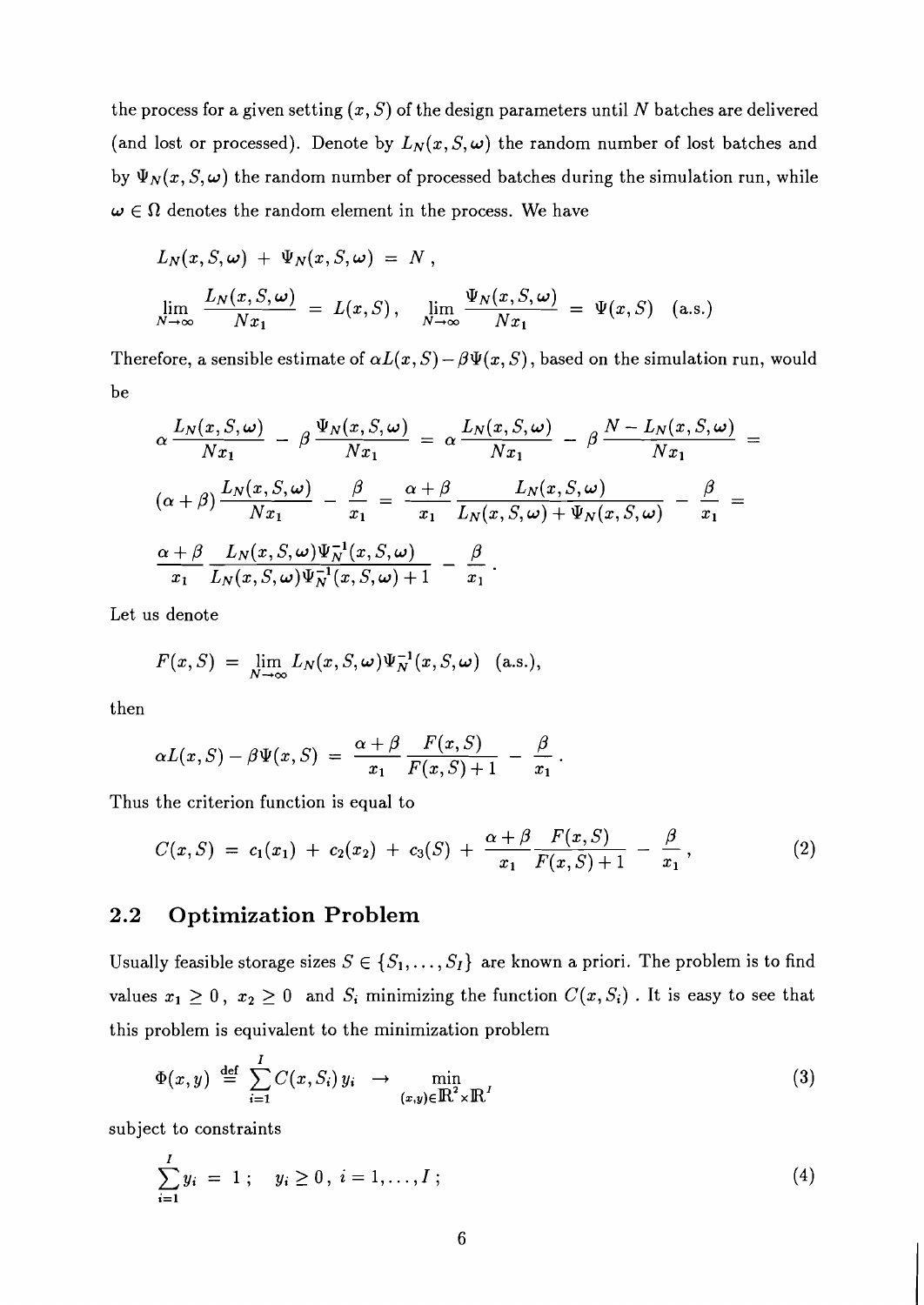$$
x_1 \ge x_2, \ x_2 \ge 0 \ . \tag{5}
$$

Denote

$$
X = \{ x \in \mathbb{R}^2 : x_1 \ge x_2, x_2 \ge 0 \},
$$
  

$$
Y = \{ y \in \mathbb{R}^I : \sum_{i=1}^I y_i = 1, y_i \ge 0, i = 1, ..., I \},
$$

then problem (3) can be formulated **as** 

$$
\Phi(x,y) \rightarrow \min_{(x,y)\in X\times Y} . \tag{6}
$$

This is a typical stochastic optimization problem with linear constraints. Despite the fact that the original problem is a mixed discrete-continuous stochastic optimization problem, we reduced it to the conventional problem with continuous variables by using the additional variables  $y_1, \ldots, y_I$ . As we see further, the function  $\Phi(x, y)$  involves the calculation of multidimensional integrals, the exact evaluation of which is out of the question.

#### **2.3 On Optimization Techniques**

The function  $\Psi(x, y)$  is smooth with respect to the variables x, y. We will apply stochastic quasigradient techniques [2], [3] (see Section 5) to optimize the function  $\Phi(x, y)$  with respect to the variables x, y. The value of the criterion function  $\Phi(x, y)$  cannot be calculated analytically since an analytical description of the function  $F(x, S)$  is not available. Therefore, we simulate the process to estimate the values of the function  $F(x, S_i)$ ,  $i = 1, \ldots, I$ . Because of technical (mathematical) reasons it is convenient (but not necessary) to change to the situation that the number of processed batches  $\Psi$  is fixed (rather then N) and the total number of processed batches  $N_{\Psi}(x, S, \omega)$  and the number of lost batches  $L_{\Psi}(x, S, \omega)$ are random functions of the variable  $\Psi$  and the control variables x, S. Let us denote by  $\psi$  the batch number processed by the work-station and by  $\zeta_{\psi}(x, S, \omega)$  the number of lost batches during processing of the batch with number  $\psi$ . Since  $L_{\Psi}(x, S, \omega)$  is the number of lost batches during the processing of  $\Psi$  batches by the work-station, we have

$$
L_{\Psi}(x, S, \omega) = \sum_{\psi=1}^{\Psi} \zeta_{\psi}(x, S, \omega) . \qquad (7)
$$

As an approximation of  $F(x, S)$  we consider the function

$$
F_{\Psi}(x, S) = \Psi^{-1} \mathbb{E} L_{\Psi}(x, S, \omega) . \tag{8}
$$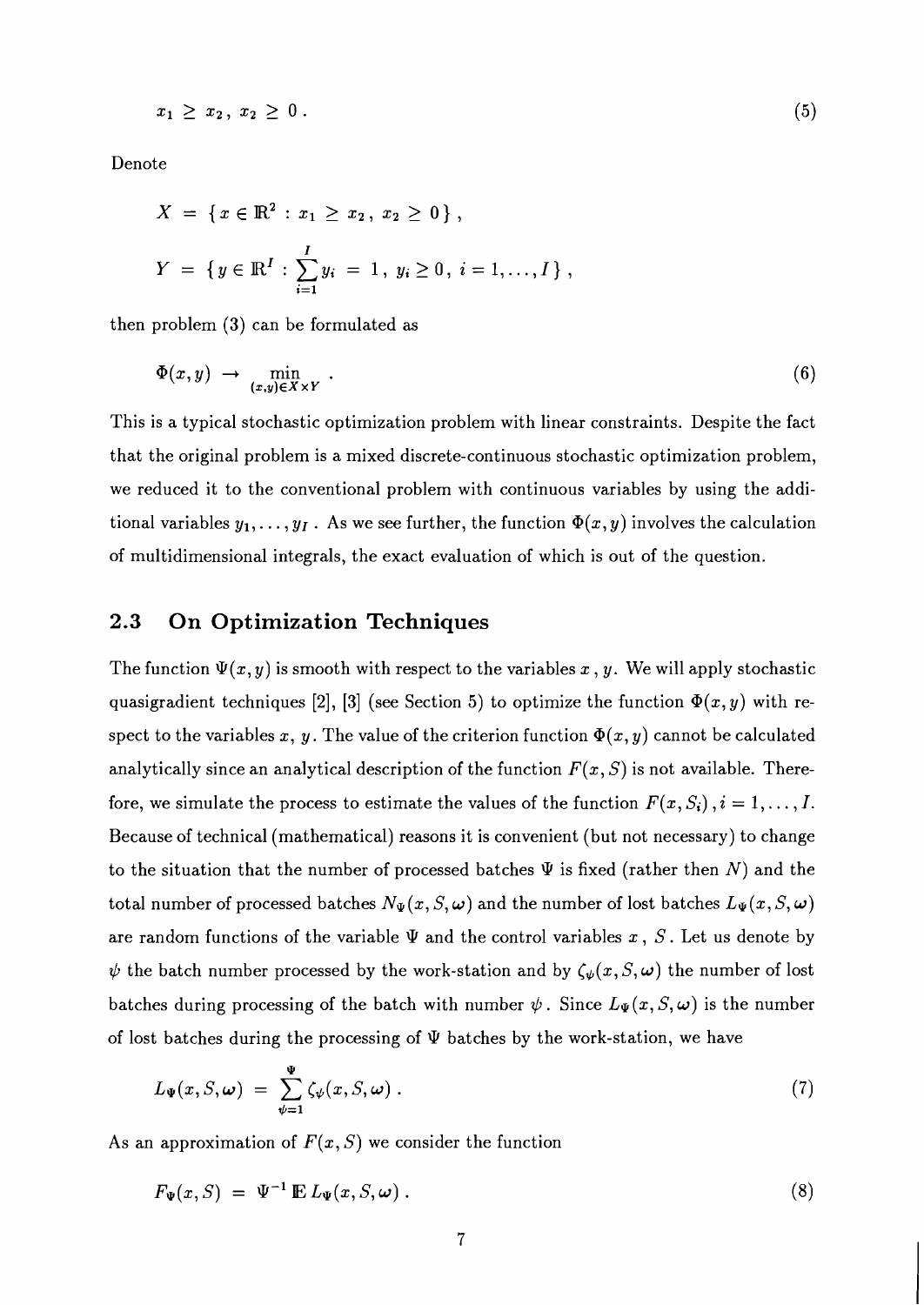Partial derivatives  $\frac{\partial}{\partial x_1} \Phi(x, y)$  and  $\frac{\partial}{\partial x_2} \Phi(x, y)$  can be estimated through the derivatives  $\frac{\partial}{\partial x_1}F_\Psi(x, S)$  and  $\frac{\partial}{\partial x_2}F_\Psi(x, S)$ . In the next two section, we develop unbiased estimates for the derivatives  $\frac{\partial}{\partial x_1}F_{\Psi}(x, S)$  and  $\frac{\partial}{\partial x_2}F_{\Psi}(x, S)$ . The problem with the calculation of these derivatives is that the analytical description of the function  $F_{\Psi}(x, S)$  is not available and the function  $L_{\Psi}(x, S, \omega)$  is generated algorithmically. Moreover, the function  $L_{\Psi}(x, S, \omega)$ is discontinuous with respect to  $x_1, x_2$ . For the discontinuous function  $L_{\Psi}(x, S, \omega)$  (in spite of almost everywhere differentiability with respect to  $x_1, x_2$ ) the interchange of taking the gradient and the mathematical expectation is not allowed. We differentiate the function  $F_{\Psi}(x, S)$  with respect to  $x_1, x_2$  by the direct formulae for derivatives of the integrals over the sets given by inequalities (see Appendix). Although the exact calculation of these derivatives is practically impossible we estimate these derivatives during one simulation run of the model. For these estimates we only need the following information: the sequence of busy periods of the work-station, the number of the batches which were supplied and processed from the beginning of the current busy period, operational and repair intervals. During one simulation run we estimate derivatives of the function  $\Phi(x, y)$  at some point  $(x^s, y^s)$ , then improve this point and get the next approximation  $(x^{s+1}, y^{s+1})$  and so on  $s = 1, 2, \ldots$  This procedure will further be described in Section 5.

#### **3 The Derivative with Respect to the First Variable**

In the present section and the next, we differentiate the mathematical expectation of the function  $L_{\Psi}(x, S, \omega)$  with respect to variables  $x_1$ , and  $x_2$  respectively. Since we do not variate variable  $S$  to simplify formulas we omit in this and the next section argument S. Further we write the random variables without the argument  $\omega \in \Omega$ , i.e. the random variable  $\zeta(\omega)$  is denoted simply by  $\zeta$ ; we use bold face style for random variables. Thus the function  $L_{\Psi}(x, S, \omega)$  is denoted as  $\mathbf{L}_{\Psi}(x)$ .

#### **3.1 The Conditional Expectation of the number of Lost Batches**

The mathematical expectation of the function  $L_{\Psi}(x)$  is a highly dimensional integral. To smooth the function  $L_{\Psi}(x)$  it is sufficient to integrate it with respect to some random variables, which possess probability densities. This means that we can calculate some conditional expectation of the function  $L_{\Psi}(x)$  and afterwards interchange the gradient and the mathematical expectation sign.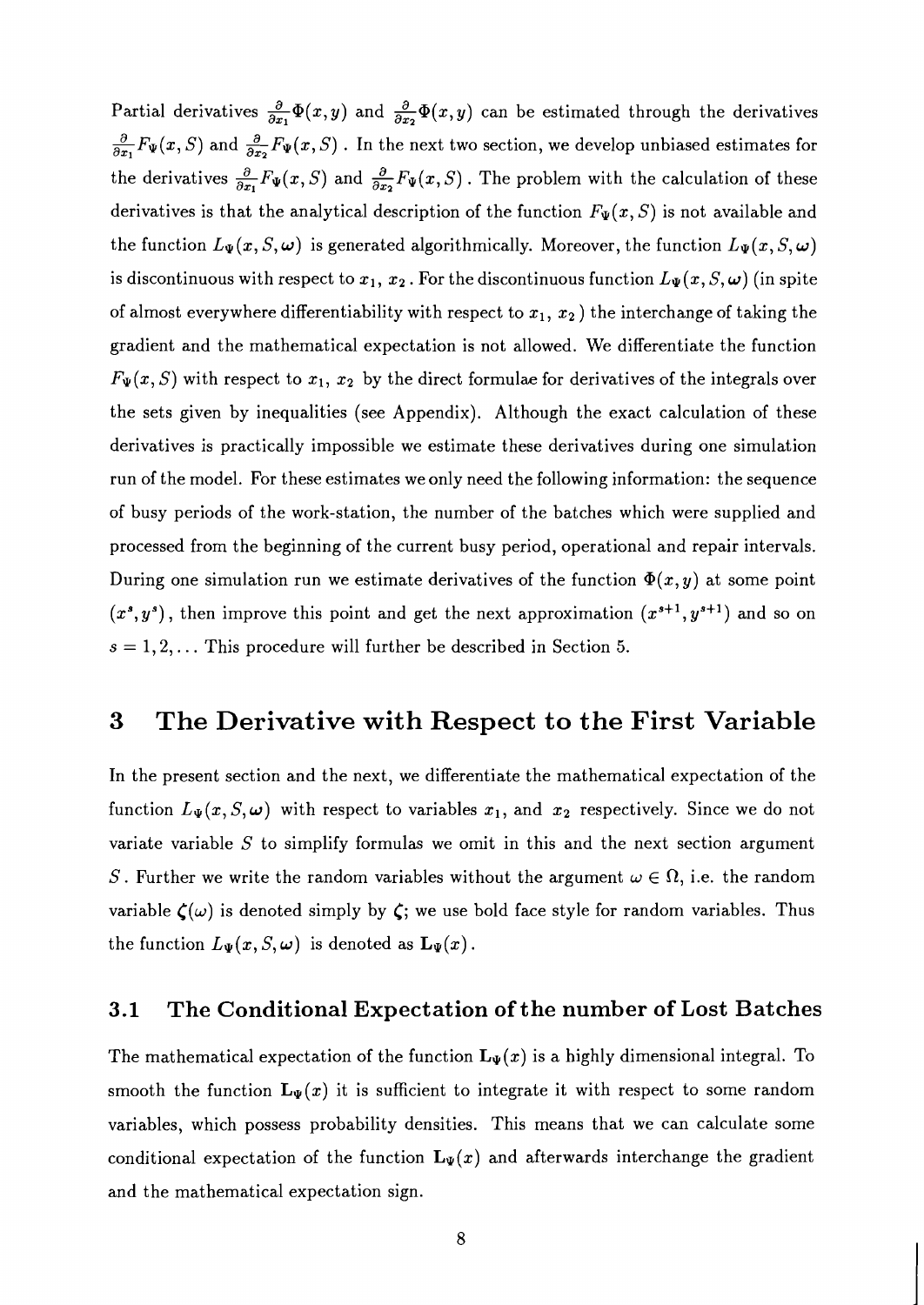

Figure 2: Amount of material in the buffer. Buffer size equals to 2. Batches with numbers **3,** 4, 5, 7, *8* are lost.

The size *S* of the buffer is fixed. Denote by d the number of arriving batches such that after processing of these arrivals without repair the work-station is definitely idle

$$
d = \min\{k \in \mathcal{N} : k \ge \frac{Sx_2}{x_1 - x_2}\},\,
$$

where  $N$  is the set of natural numbers.

Let us split the sequence of batches  $\{\psi\}$  processed by the work-station in "independent" chains such that each chain begins with a batch with repair and is finished at least by  $S + d + 1$  batches without repairs (we exclude from consideration the batches from the beginning of the process up to the first batch with repairs). We might use the value  $S + d$ for splitting the process in independent chains, but here we take  $S + d + 1$  to guarantee that "small" changes of  $x$  do not influence the independence of the chains. Further, for sensitivity analysis with respect to  $x$ , we assume that the value  $d$  does not depend on  $x$ .

Let us numerate these chains with the index a. Denote the set of batches, belonging to the chain with the number a by  $\delta(x_2, a)$ . Further let us specify in each chain busy periods with repairs (subchains of batches between two idle periods of the work-station, at least for one batch in such a subchain the processing should be interrupted by repair). Let us call such a subchain (see Figure 2) Busy Period with Repair (BPR).

We numerate the sequence of BPR's by the index  $q, q = 1, \ldots, \mathbf{Q}(a)$  and numerate by the index  $\theta$ ,  $\theta = 1, \ldots, \Theta(a, q)$  the batches which were processed with repairs in BPR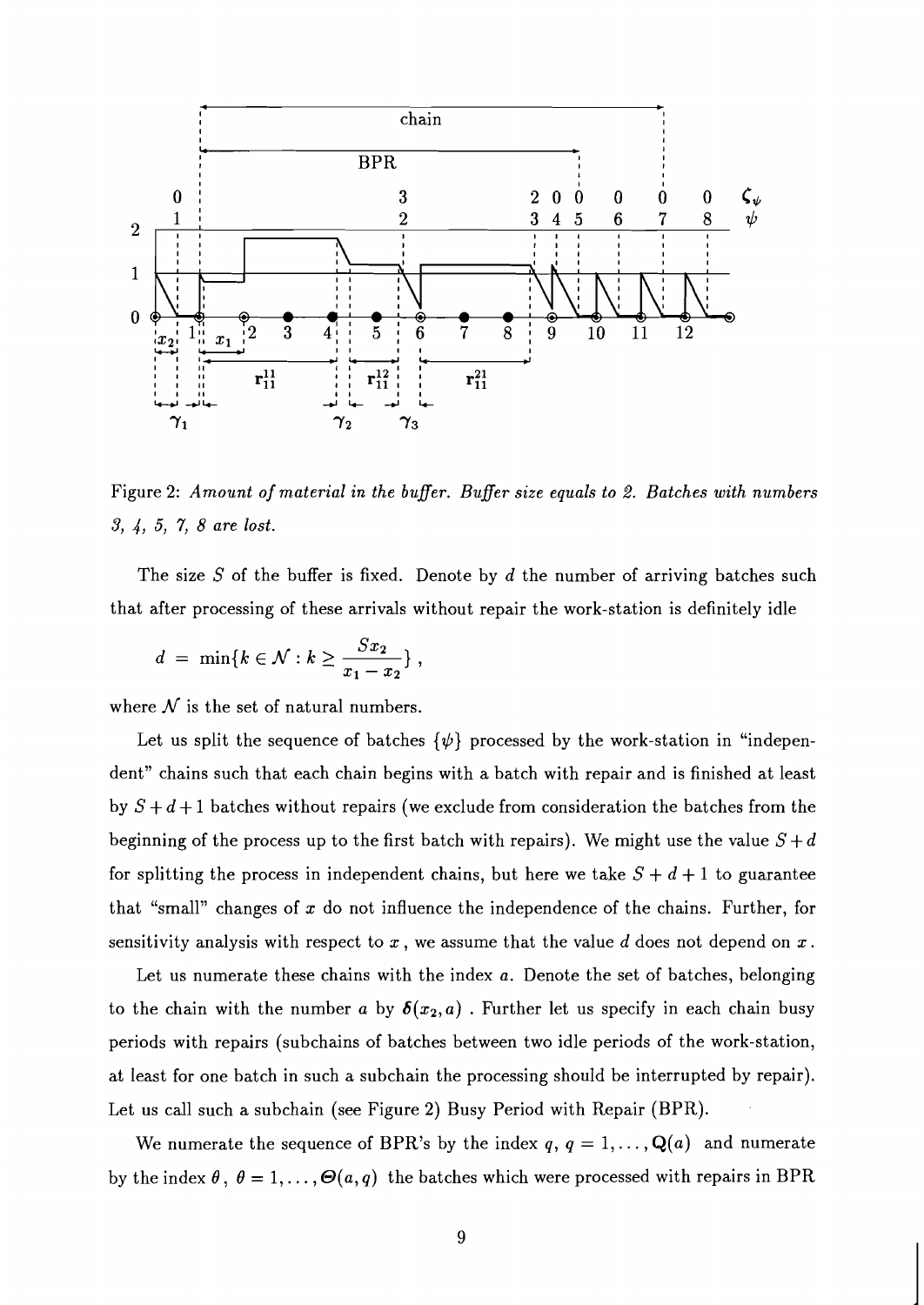number q. Finally, let us numerate by the index  $j$ ,  $j = 1, \ldots, \mathbf{J}(a, q, \theta)$  the repairs during the processing of batch  $\theta$ . Denote by  $u_{a,q}^{\theta}$  the number of batches which were processed by the work-station from the beginning of BPR  $(a, q)$  to batch  $\theta$  (including batch  $\theta$ ) and denote by  $v_{a,q}^{\theta}$  the number of batches which were supplied to the buffer (some of them may be lost) from the beginning of BPR  $(a, q)$  to the finishing of the processing of batch  $\theta$ . Each repair period can be identified by four indices  $a, q, \theta, j$ , i.e.  $\mathbf{r}_{a,q}^{\theta j}$  is a repair number j which happens during the processing of batch  $\theta$  in BPR q from the chain  $a$ .

We suppose that lengths of repair periods are statistically independent and have a smooth probability density function *e* .

Let us denote:

- $\ell$  is the number of the operational period (this is a period in which the work-station is available);
- $\gamma_{\ell}$  is the length of the operational period  $\ell$ ;
- $\mathcal{F}_{\gamma}$  is the  $\sigma$ -algebra generated by the random lengths of the operational periods  $\gamma_{\ell}$ ,  $\ell =$  $1, 2, \ldots;$
- $\mathbb{E}_{\gamma}$  is the conditional expectation with respect to the  $\sigma$ -algebra  $\mathcal{F}_{\gamma}$ ;
- $\mathbb{P}_{\gamma}$  is the conditional probability with respect to the  $\sigma$ -algebra  $\mathcal{F}_{\gamma}$ ;
- $A(x_2)$  is the number of chains for  $\Psi$  consumed batches.

The expectation of the function  $\mathbf{L}_{\Psi}(x)$  can be represented as

$$
\mathbb{E} \mathbf{L}_{\Psi}(x) = \mathbb{E} \sum_{\psi=1}^{\Psi} \zeta_{\psi}(x) = \mathbb{E} \sum_{a=1}^{\mathbf{A}(x_2)} \sum_{\psi \in \delta(x_2, a)} \zeta_{\psi}(x)
$$
  
\n
$$
= \mathbb{E} \mathbb{E}_{\gamma} \sum_{a=1}^{\mathbf{A}(x_2)} \sum_{\psi \in \delta(x_2, a)} \zeta_{\psi}(x) = \mathbb{E} \sum_{a=1}^{\mathbf{A}(x_2)} \mathbb{E}_{\gamma} \sum_{\psi \in \delta(x_2, a)} \zeta_{\psi}(x) . \tag{9}
$$

Let us denote the set of random values  $u_{a,q}^{\theta}$ ,  $v_{a,q}^{\theta}$ ,  $q = 1, \ldots, \mathbf{Q}(a)$ ,  $\theta = 1, \ldots, \Theta(a, q)$ by  $U_a(x)$ . This random set  $U_a(x)$  can attain different values  $U_a$ , where the set  $U_a$  is the set of  $u_{a,q}^{\theta}$ ,  $v_{a,q}^{\theta}$ ,  $q = 1, \ldots, Q(a)$ ,  $\theta = 1, \ldots, \Theta(a, q)$ . Denote the set of all sets  $U_a$  by  $\mathbf{U}_{a}^{all}(x_2)$ . The random value  $\sum_{\psi \in \delta(x_2,a)} \zeta_{\psi}(x)$  is a function of the set  $\mathbf{U}_{a}(x)$  i.e.

$$
\sum_{\psi \in \delta(x_2, a)} \zeta_{\psi}(x) = K\Big(\mathbf{U}_a(x)\Big). \tag{10}
$$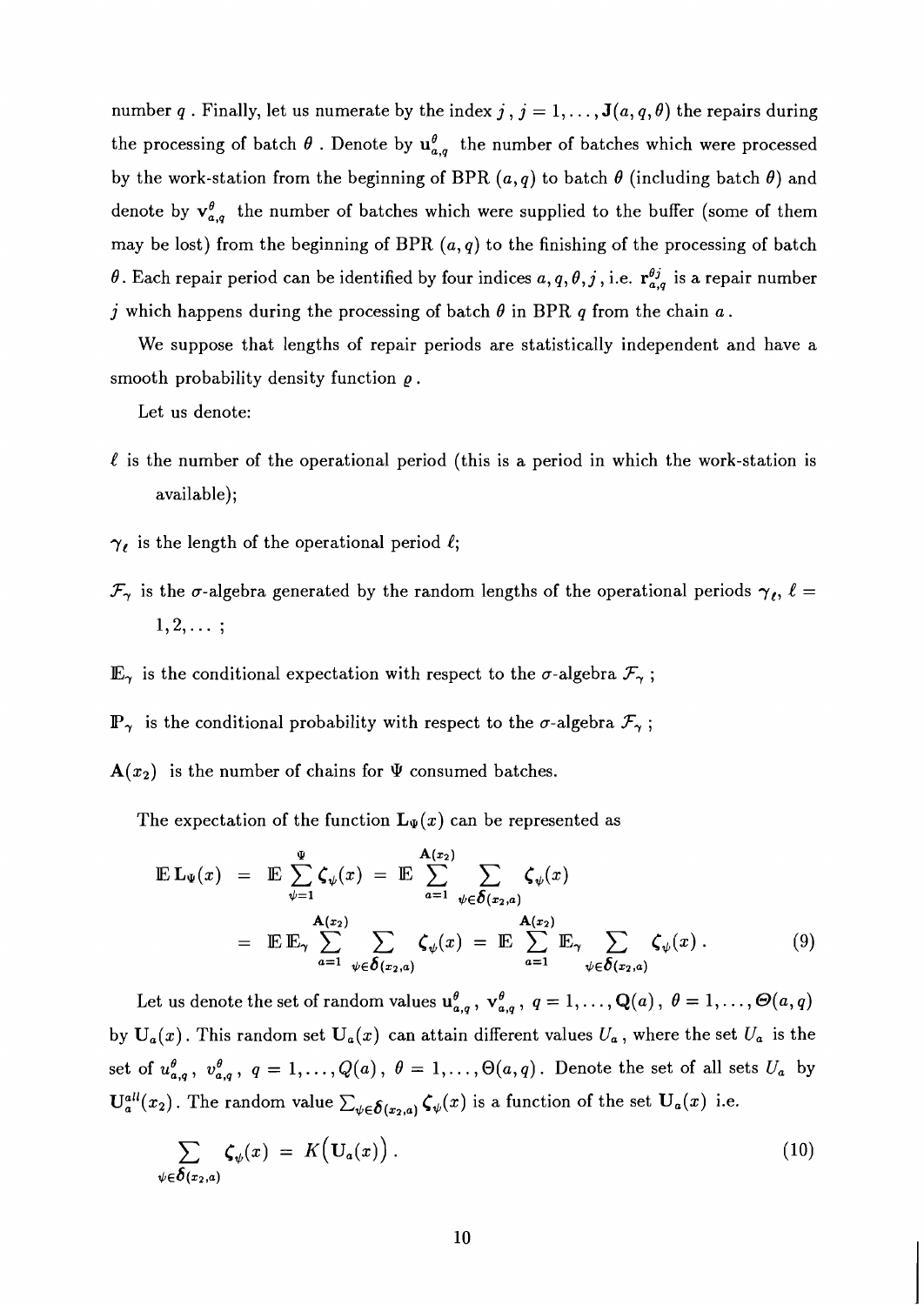Further, with the full probability formula,

$$
\mathbb{E}_{\gamma} K(U_a(x)) = \sum_{U_a \in \mathbf{U}_a^{all}(x_2)} \mathbb{E}_{\gamma} \left\{ K(U_a(x)) \, | \, U_a(x) = U_a \right\} \, \mathbb{P}_{\gamma} \left\{ U_a(x) = U_a \right\}
$$
\n
$$
= \sum_{U_a \in \mathbf{U}_a^{all}(x_2)} K(U_a) \mathbb{P}_{\gamma} \left\{ U_a(x) = U_a \right\} \, . \tag{11}
$$

Let us represent the value  $\mathbb{P}_{\gamma} \{ \mathbf{U}_{a}(x) = U_{a} \}$ , which is the probability that the random set  $U_a(x)$  take the value  $U_a$  under the condition that the operational intervals are known. If the random values  $u_{a,q}^{\theta}$ ,  $v_{a,q}^{\theta}$  take the values  $u_{a,q}^{\theta}$ ,  $v_{a,q}^{\theta}$ , it means that from the beginning of the subchain  $(a, q)$  to the end of the processing of the batch  $(a, q, \theta)$  a time period with length

$$
u_{aq}^{\theta}x_2 + \sum_{\tau=1}^{\theta} \sum_{j=1}^{J(a,q,\tau)} \mathbf{r}_{aq}^{\tau j}
$$

passed and this length exceeds  $v_{aq}^{\theta}x_1$  and is less than  $(v_{aq}^{\theta}+1)x_1$ . Thus  $u_{a,q}^{\theta}=u_{a,q}^{\theta}$ ,  $v_{a,q}^{\theta}=$  $v_{a,q}^{\theta}$  if and only if

$$
v_{aq}^{\theta} x_1 \leq u_{aq}^{\theta} x_2 + \sum_{\tau=1}^{\theta} \sum_{j=1}^{J(a,q,\tau)} \mathbf{r}_{aq}^{\tau j} \leq (v_{aq}^{\theta} + 1)x_1.
$$
 (12)

The probability that this inequality is satisfied for  $\theta = 1, \ldots, \Theta(a, q); j = 1, \ldots, J(a, q, \theta)$ , under the condition that the operational intervals  $\gamma_{\ell}$ ,  $\ell = 1, 2, \ldots$  are known, is equal to

$$
\phi_{aq}(x) = \int_{\substack{\theta(a,q) \\ \theta(q^2) = 1 \\ \dots \\ \theta(q^2) = 1 \\ \dots \\ \theta(q^2) = 0, \theta = 1, \dots, \Theta(a,q); j = 1, \dots, J(a,q,\theta)}} \frac{\Theta(a,q) J(a,q,\theta)}{\prod_{\theta=1}^{\Theta(a,q)} \prod_{j=1}^{\Theta(a,q)} \varrho(r_{aq}^{\theta_j}) dr_{aq}^{11} \dots dr_{aq}^{\Theta(a,q)} J(a,q,\Theta(a,q))} . \tag{13}
$$

Since the repair intervals are independent random values, the conditional probability  $\mathbb{P}_{\gamma} \left\{ \mathbf{U}_{a}(x) = U_{a} \right\}$  is equal to

$$
\mathbb{P}_{\gamma} \left\{ \mathbf{U}_{a}(x) = U_{a} \right\} = \prod_{q=1}^{Q(a)} \phi_{aq}(x) . \tag{14}
$$

Combining  $(9)$ ,  $(10)$ ,  $(11)$  and  $(14)$  we have

$$
\mathbb{E} \, \mathbf{L}_{\Psi}(x) \; = \; \mathbb{E} \, \sum_{a=1}^{\mathbf{A}(x_2)} \sum_{U_a \in \mathbf{U}_a^{all}(x_2)} K(U_a) \prod_{q=1}^{Q(a)} \phi_{aq}(x) \; . \tag{15}
$$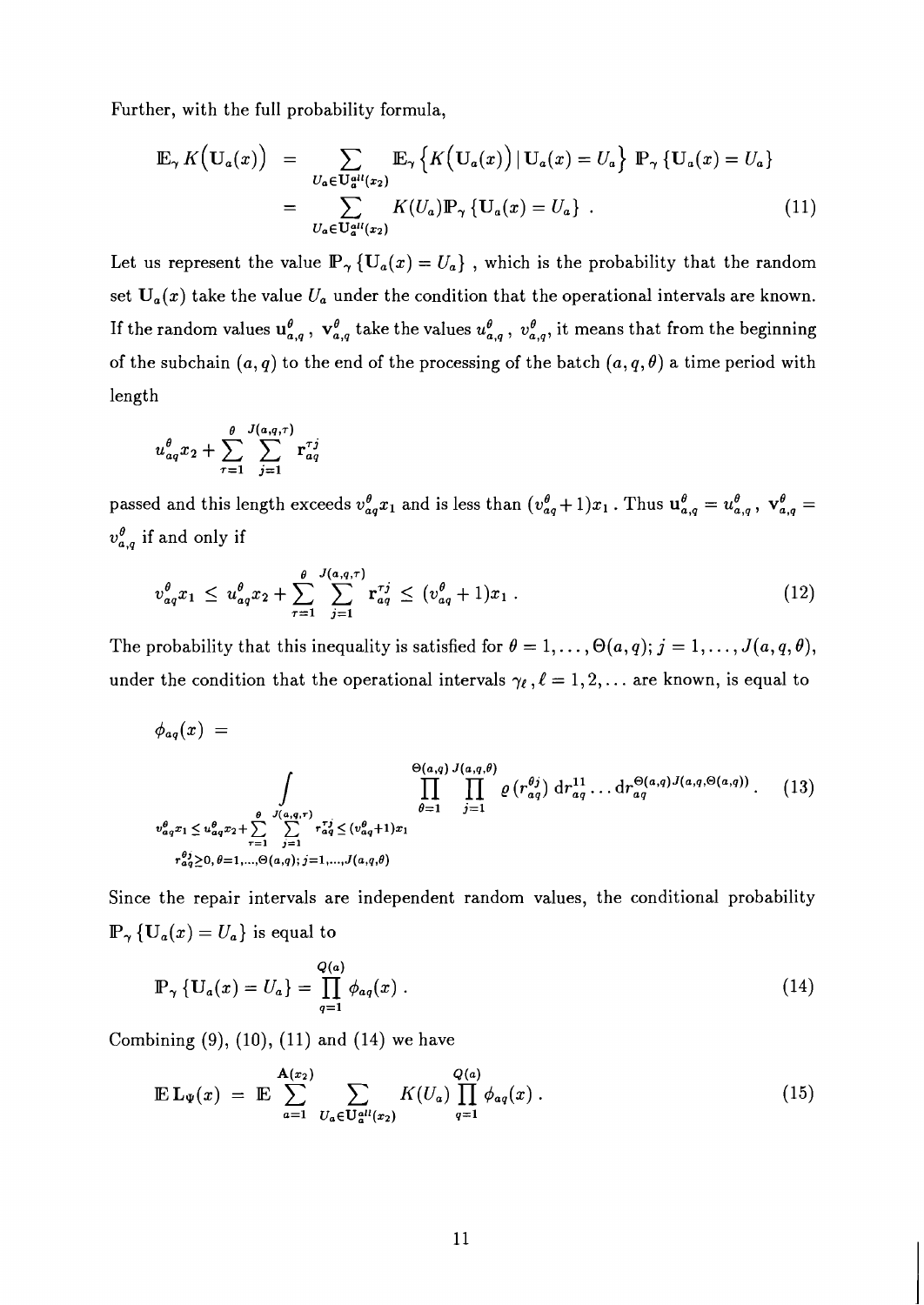#### **3.2 Derivative**

The functions  $\phi_{aq}(x)$ ,  $a = 1, ..., A$ ,  $q = 1, ..., Q(a)$  are smooth with respect to  $x_1$ . Lebesgue's theorem and equality *(15)* imply

$$
\frac{\partial}{\partial x_1} \mathbb{E} \, \mathbf{L}_{\Psi}(x) = \mathbb{E} \sum_{a=1}^{\mathbf{A}(x_2)} \sum_{U_a \in \mathbf{U}_a^{all}(x_2)} K(U_a) \frac{\partial}{\partial x_1} \prod_{q=1}^{Q(a)} \phi_{aq}(x) \,. \tag{16}
$$

Further we have

$$
\frac{\partial}{\partial x_1} \prod_{q=1}^{Q(a)} \phi_{aq}(x) = \prod_{q=1}^{Q(a)} \phi_{aq}(x) \sum_{q=1}^{Q(a)} \left[ \phi_{aq}^{-1}(x) \frac{\partial}{\partial x_1} \phi_{aq}(x) \right]. \tag{17}
$$

At first we calculate the derivative of the function  $\phi_{aq}(x)$  with respect to  $x_1$ . Here we omit the indexes *a* and q to simplify formulas

$$
\phi(x) = \int_{v^{\theta}x_{1} \le u^{\theta}x_{2} + \sum_{r=1}^{\theta} \sum_{j=1}^{J(r)} r^{rj} \le (v^{\theta}+1)x_{1}} \prod_{r=1}^{\theta=1} \prod_{j=1}^{J(\theta)} \varrho(r^{\theta j}) dr^{11} ... dr^{\Theta J(\Theta)} =
$$
  
\n
$$
v^{\theta}x_{1} \le u^{\theta}x_{2} + \sum_{r=1}^{\theta} \sum_{j=1}^{J(r)} r^{rj} \le (v^{\theta}+1)x_{1}
$$
  
\n
$$
r^{\theta j} \ge 0, \theta = 1,..., \Theta; j = 1,...,J(\theta)
$$
  
\n
$$
\int_{\theta=1}^{\Theta} \prod_{j=1}^{J(\theta)} \varrho(r^{\theta j}) dr^{11} ... dr^{\Theta J(\Theta)}.
$$
  
\n
$$
v^{\theta} \le x_{1}^{-1} \left(u^{\theta}x_{2} + \sum_{r=1}^{\theta} \sum_{j=1}^{J(r)} r^{rj}\right) \le v^{\theta}+1
$$
  
\n
$$
r^{\theta j} \ge 0, \theta = 1,..., \Theta; j = 1,...,J(\theta)
$$
  
\n(18)

Denote

$$
f(x,r) = \begin{pmatrix} v^{1} - x_{1}^{-1} \left( u^{1} x_{2} + \sum_{j=1}^{J(1)} r^{1j} \right) \\ - (v^{1} + 1) + x_{1}^{-1} \left( u^{1} x_{2} + \sum_{j=1}^{J(1)} r^{1j} \right) \\ \vdots \\ v^{\Theta} - x_{1}^{-1} \left( u^{\Theta} x_{2} + \sum_{\tau=1}^{\Theta} \sum_{j=1}^{J(\tau)} r^{\tau j} \right) \\ - (v^{\Theta} + 1) + x_{1}^{-1} \left( u^{\Theta} x_{2} + \sum_{\tau=1}^{\Theta} \sum_{j=1}^{J(\tau)} r^{\tau j} \right) \\ - r^{11} \\ \vdots \\ - r^{\Theta J(\Theta)} \end{pmatrix}, \qquad (19)
$$

$$
m = \sum_{r=1}^{\Theta} J(\tau), \quad k = 2\Theta + m,
$$
  

$$
\mu(x) = \{ r \in \mathbb{R}^m : f(x, r) \le 0 \} \stackrel{\text{def}}{=} \{ r \in \mathbb{R}^m : f_l(x, r) \le 0, 1 \le l \le k \}.
$$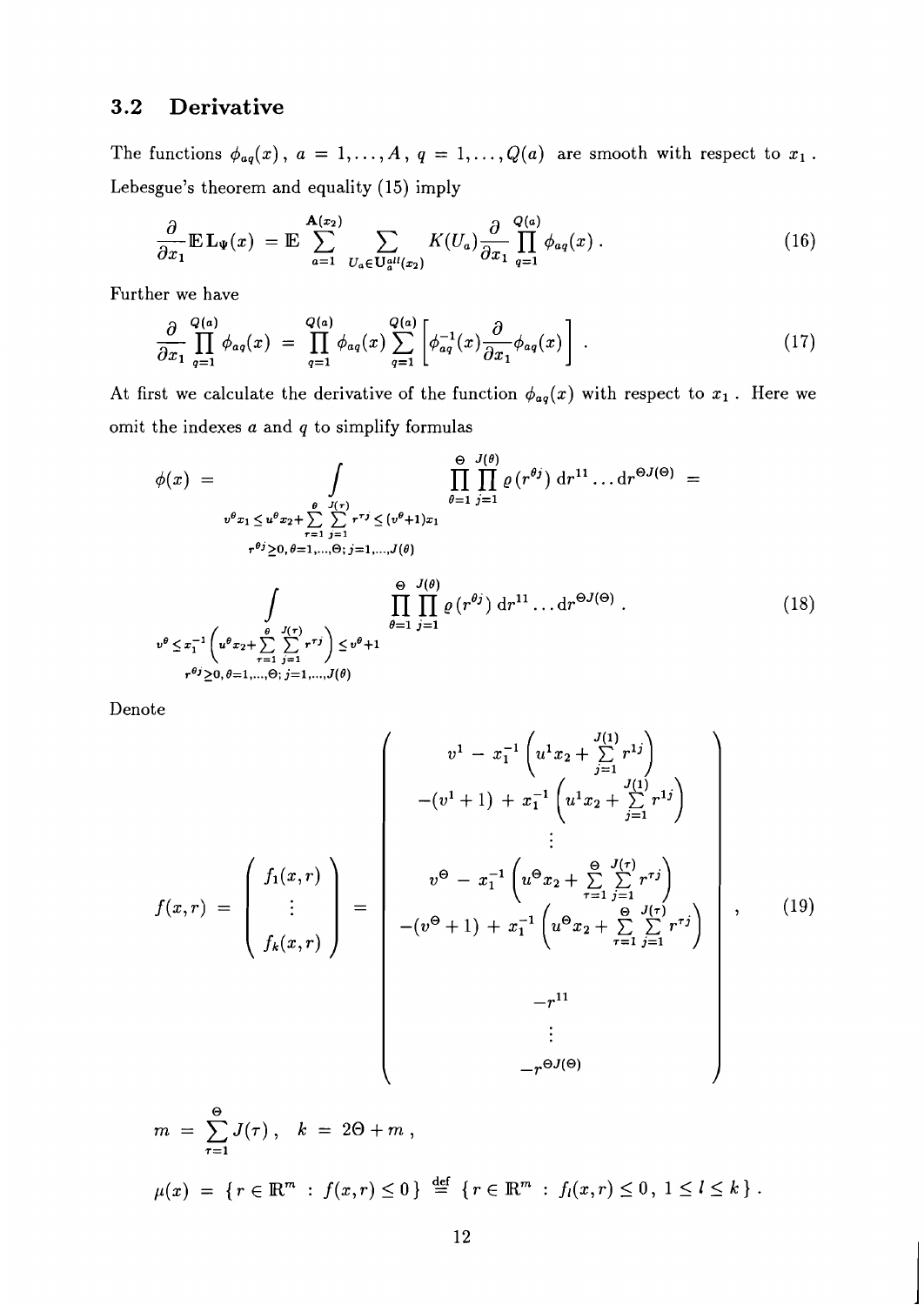The vector function  $f : \mathbb{R}^2 \times \mathbb{R}^m \to \mathbb{R}^k$  is smooth with respect to the variables  $x, r$ . With these notations

$$
\phi(x) = \int\limits_{\mu(x)} \prod_{\theta=1}^{\Theta} \prod_{j=1}^{J(\theta)} \varrho(r^{\theta j}) dr^{11} \dots dr^{\Theta J(\Theta)}.
$$
 (20)

We use formula (82) of the Appendix to differentiate function (20). Suppose  $l = 2\Theta$ . Initially we must solve the equation (see **(83))** 

$$
H_l(x,r)\nabla_r f_{1l}(x,r) + \frac{\partial}{\partial x_1} f_{1l}(x,r) = 0.
$$
\n(21)

Let us calculate  $\nabla_{\!r} f_{1l}(x,r)$ 

$$
\nabla_r f_{1l}(x,r) = \left(\nabla_r f_1(x,r), \ldots, \nabla_r f_l(x,r)\right),
$$
\n
$$
-\nabla_r f_{2\theta-1}(x,r) = \nabla_r f_{2\theta}(x,r) = x_1^{-1} \begin{pmatrix} 1 \\ \vdots \\ 1 \\ 0 \\ \vdots \\ 0 \end{pmatrix}, \quad \theta = 1, \ldots, \Theta - 1, \tag{22}
$$
\n
$$
-\nabla_r f_{2\theta-1}(x,r) = \nabla_r f_{2\theta}(x,r) = x_1^{-1} \begin{pmatrix} 1 \\ \vdots \\ 1 \end{pmatrix}.
$$
\n
$$
(23)
$$

Further let us calculate  $\frac{\partial}{\partial x_1} f_{1l}(x,r)$ 

$$
\frac{\partial}{\partial x_1} f_{1l}(x,r) = x_1^{-2} \left( u^1 x_2 + \sum_{j=1}^{J(1)} r^{1j}, -u^1 x_2 - \sum_{j=1}^{J(1)} r^{1j}, \dots, u^{\Theta} x_2 + \sum_{r=1}^{\Theta} \sum_{j=1}^{J(\tau)} r^{rj}, -u^{\Theta} x_2 - \sum_{r=1}^{\Theta} \sum_{j=1}^{J(\tau)} r^{rj} \right).
$$

Equation (21) has many smooth solutions. For example the vector  $H_l^*(x, r)$ 

$$
H_l^*(x, r) = (h^{11}, \dots, h^{\Theta J(\Theta)}),
$$
  
\n
$$
h^{\theta j} = x_1^{-1} [r^{\theta j} + (u^{\theta} - u^{\theta - 1}) x_2 J^{-1}(\theta)], \quad (u^0 = 0).
$$
\n(24)

is a solution of equation (21). Suppose that the function  $p(r)$ 

$$
p(r) = \prod_{\theta=1}^{\Theta} \prod_{j=1}^{J(\theta)} \varrho(r^{\theta j})
$$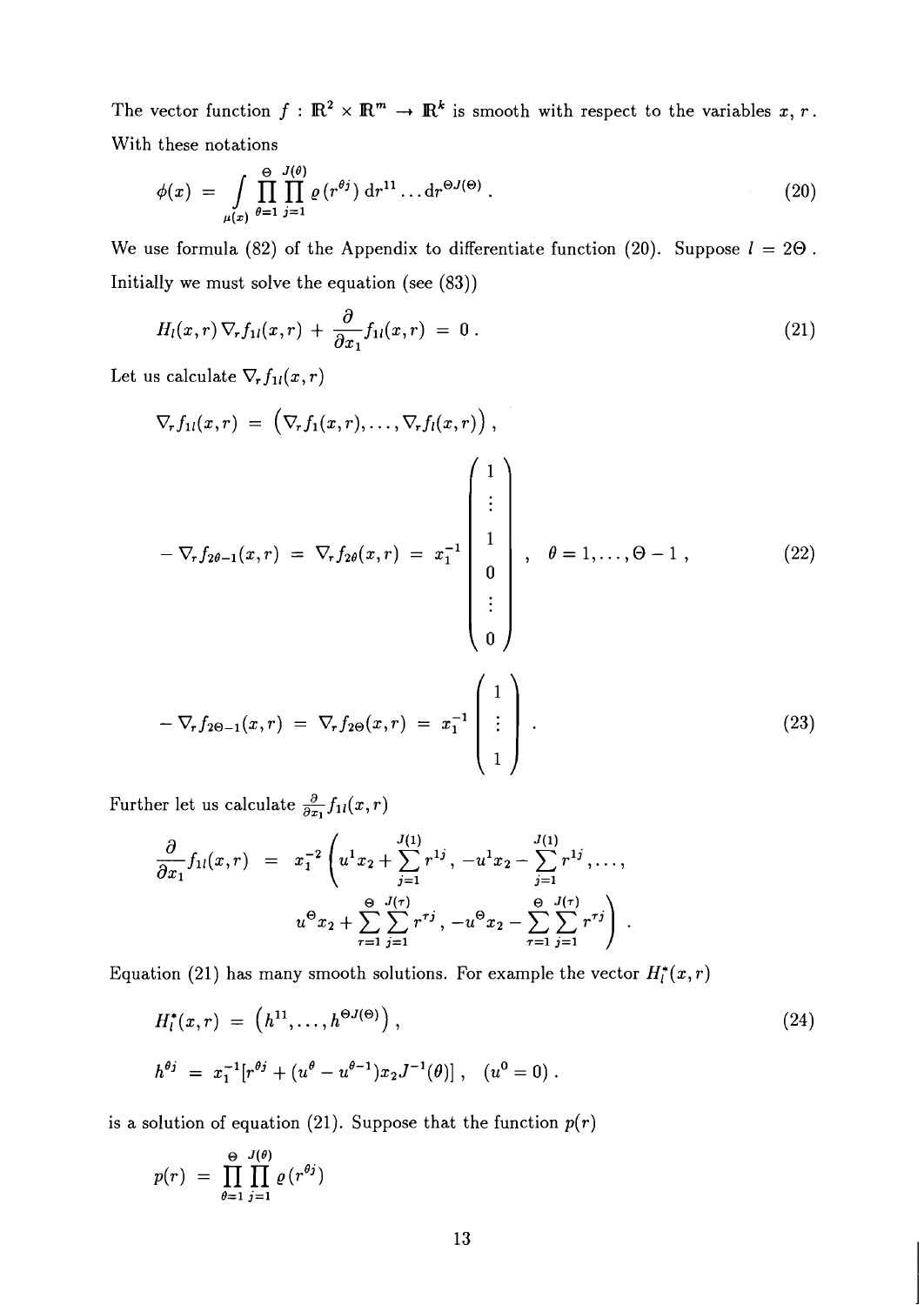is equal to zero on the boundary of the set

$$
r^{\theta j} \geq 0 \,, \quad \theta = 1, \ldots, \Theta \,, \quad j = 1, \ldots, J(\theta) \,.
$$

For example, this is valid if  $\rho(0) = 0$ . In this case equation (82) implies

$$
\frac{\partial}{\partial x_1} \phi(x) = \int\limits_{\mu(x)} \text{div}_r \Big( p(r) H_l^*(x, r) \Big) \, \text{d}r \;, \tag{25}
$$

where

$$
\operatorname{div}_r(p(r)H_l^*(x,r)) = \sum_{\theta=1}^{\Theta} \sum_{j=1}^{J(\theta)} \frac{\partial (p(r) \, h^{\theta j})}{\partial r^{\theta j}} \, . \tag{26}
$$

By *(25)* and *(26)* 

$$
\frac{\partial}{\partial x_1} \phi(x) = \int\limits_{\mu(x)} \left[ \sum_{\theta=1}^{\Theta} \sum_{j=1}^{J(\theta)} p^{-1}(r) \frac{\partial (p(r) h^{\theta j})}{\partial r^{\theta j}} \right] p(r) dr . \tag{27}
$$

Finally, we have from *(17)* and *(27)* 

$$
\frac{\partial}{\partial x_1} \prod_{q=1}^{Q(a)} \phi_{aq}(x) = \int_{\mu_a(x)} K_1(U_a, r_a) p_a(r_a) dr_a , \qquad (28)
$$

where

$$
r_{aq} = (r_{aq}^{11}, \dots, r_{aq}^{\Theta(a,q)J(a,q,\Theta(a,q)}), \quad r_a = (r_{a1}, \dots, r_{aQ(a)}),
$$
  
\n
$$
p_{aq}(r_{aq}) = \prod_{\theta=1}^{\Theta(a,q)J(a,q,\theta)} \prod_{j=1}^{\Theta(a,q)J(a,q,\theta)} \varrho(r_{aq}^{\theta j}), \quad p_a(r_a) = \prod_{q=1}^{Q(a)} p_{aq}(r_{aq}),
$$
\n(29)

$$
\{r_{aq} : f_{aq}(x, r_{aq}) \le 0\} \stackrel{\text{def}}{=} \{r_{aq} : v_{aq}^{\theta} \le x_1^{-1} \left(u_{aq}^{\theta} x_2 + \sum_{\tau=1}^{\theta} \sum_{j=1}^{J(a,q,\tau)} r_{aq}^{\tau j} \right) \le (v_{aq}^{\theta} + 1),
$$
  

$$
r_{aq}^{\theta j} \ge 0, \theta = 1, ..., \Theta(a,q); j = 1, ..., J(a,q,\theta)\},
$$

$$
\mu_{a}(x) = \{r_{aq} : f_{aq}(x, r_{aq}) \le 0, q = 1, ..., Q(a)\},
$$
\n
$$
h_{aq}^{\theta j} = x_{1}^{-1}[r_{aq}^{\theta j} + (u_{aq}^{\theta} - u_{aq}^{\theta - 1})x_{2}J^{-1}(a, q, \theta)], (u_{aq}^{\theta} = 0),
$$
\n
$$
K_{1}(U_{a}, r_{a}) = \sum_{q=1}^{Q(a)} \sum_{\theta=1}^{Q(a)} \sum_{j=1}^{Q(a,q)} \left( p_{aq}^{-1}(r_{aq}) \frac{\partial (p_{aq}(r_{aq}) h_{aq}^{\theta j})}{\partial r_{aq}^{\theta j}} \right).
$$
\n
$$
(30)
$$

With *(29)* and *(30)* 

$$
p_{aq}^{-1}(r_{aq})\frac{\partial \left(p_{aq}(r_{aq})\,h_{aq}^{\theta j}\right)}{\partial r_{aq}^{\theta j}} = p_{aq}^{-1}(r_{aq})\left(h_{aq}^{\theta j}\frac{\partial p_{aq}(r_{aq})}{\partial r_{aq}^{\theta j}} + p_{aq}(r_{aq})\frac{\partial h_{aq}^{\theta j}}{\partial r_{aq}^{\theta j}}\right)
$$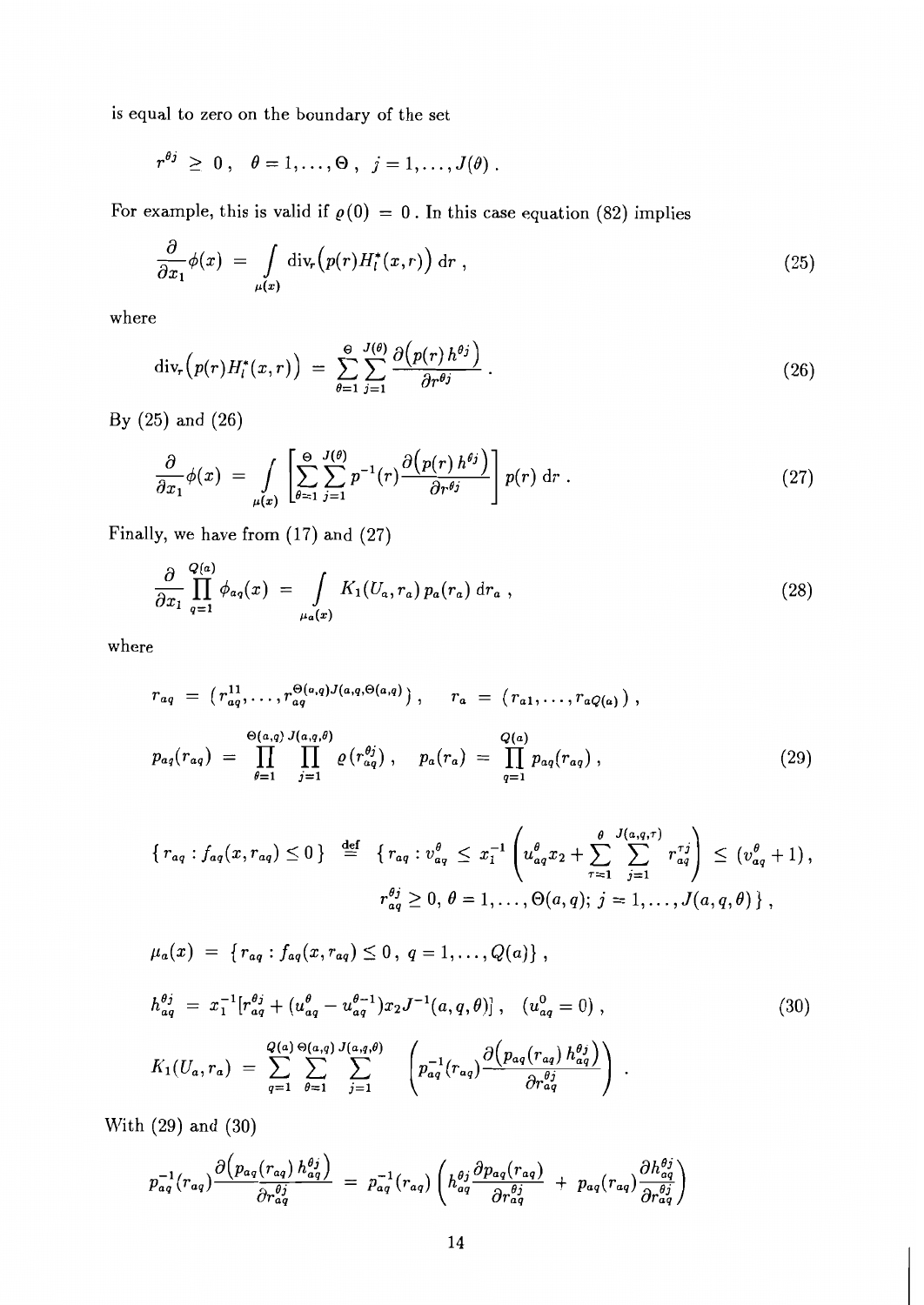$$
= h_{aq}^{\theta j} \varrho^{-1} (r_{aq}^{\theta j}) \frac{\partial \varrho (r_{aq}^{\theta j})}{\partial r_{aq}^{\theta j}} + x_1^{-1} = h_{aq}^{\theta j} \frac{\partial \ln \varrho (r_{aq}^{\theta j})}{\partial r_{aq}^{\theta j}} + x_1^{-1} . \qquad (31)
$$

Therefore

$$
K_1(U_a, r_a) = \sum_{q=1}^{Q(a)} \sum_{\theta=1}^{\Theta(a,q)} \sum_{j=1}^{J(a,q,\theta)} \left( h_{aq}^{\theta j} \frac{\partial \ln \varrho(r_{aq}^{\theta j})}{\partial r_{aq}^{\theta j}} + x_1^{-1} \right) . \tag{32}
$$

Equation (28) implies

$$
K(U_a) \frac{\partial}{\partial x_1} \prod_{q=1}^{Q(a)} \phi_{aq}(x)
$$
  
=  $\mathbb{E}_{\gamma} \left\{ K(\mathbf{U}_a(x)) K_1(\mathbf{U}_a(x), \mathbf{r}_a) | \mathbf{U}_a(x) = U_a \right\} \mathbb{P}_{\gamma} \left\{ \mathbf{U}_a(x) = U_a \right\}.$  (33)

By (16) and (33)

$$
\frac{\partial}{\partial x_1} \mathbb{E} \mathbf{L}_{\Psi}(x) = \mathbb{E} \sum_{a=1}^{\mathbf{A}(x_2)} K(\mathbf{U}_a(x)) K_1(\mathbf{U}_a(x), \mathbf{r}_a), \qquad (34)
$$

where (see  $(10)$  and  $(32)$ )

$$
K\Big(\mathbf{U}_a(x)\Big) = \sum_{\psi \in \boldsymbol{\delta}(x_2, a)} \boldsymbol{\zeta}_{\psi}(x) , \qquad (35)
$$

$$
K_1\left(\mathbf{U}_a(x),\mathbf{r}_a\right) = \sum_{q=1}^{\mathbf{Q}(a)} \sum_{\theta=1}^{\Theta(a,q)} \sum_{j=1}^{\mathbf{J}(a,q,\theta)} \left(\mathbf{h}_{aq}^{\theta j} \frac{\partial \ln \varrho(\mathbf{r}_{aq}^{\theta j})}{\partial \mathbf{r}_{aq}^{\theta j}} + x_1^{-1}\right) \,. \tag{36}
$$

For example, suppose that  $\varrho$  is a gamma distribution, i.e.

$$
\varrho(r) = \frac{\lambda^{\eta}}{\Gamma(\eta)} r^{\eta-1} e^{-\lambda r} , \quad \lambda > 1 , \quad \eta > 1 ,
$$

then

$$
\frac{\partial \ln \varrho(r)}{\partial r} = \frac{\partial}{\partial r} \left( \ln \frac{\lambda^{\eta}}{\Gamma(\eta)} + \ln r^{\eta-1} + \ln e^{-\lambda r} \right) = \frac{\eta-1}{r} - \lambda.
$$

Thus, for this special case

$$
\frac{\partial}{\partial x_1} \mathbb{E} \, \mathbf{L}_{\Psi}(x) = \mathbb{E} \sum_{a=1}^{\mathbf{A}(x_2)} \left[ \left( \sum_{\psi \in \delta(x_2, a)} \zeta_{\psi}(x) \right) \sum_{q=1}^{\mathbf{Q}(a)} \sum_{\theta=1}^{\Theta(a,q)} \sum_{j=1}^{\mathbf{J}(a,q,\theta)} \left( \mathbf{h}_{aq}^{\theta j} \left( \frac{\eta - 1}{\mathbf{r}_{aq}^{\theta j}} - \lambda \right) + x_1^{-1} \right) \right] .
$$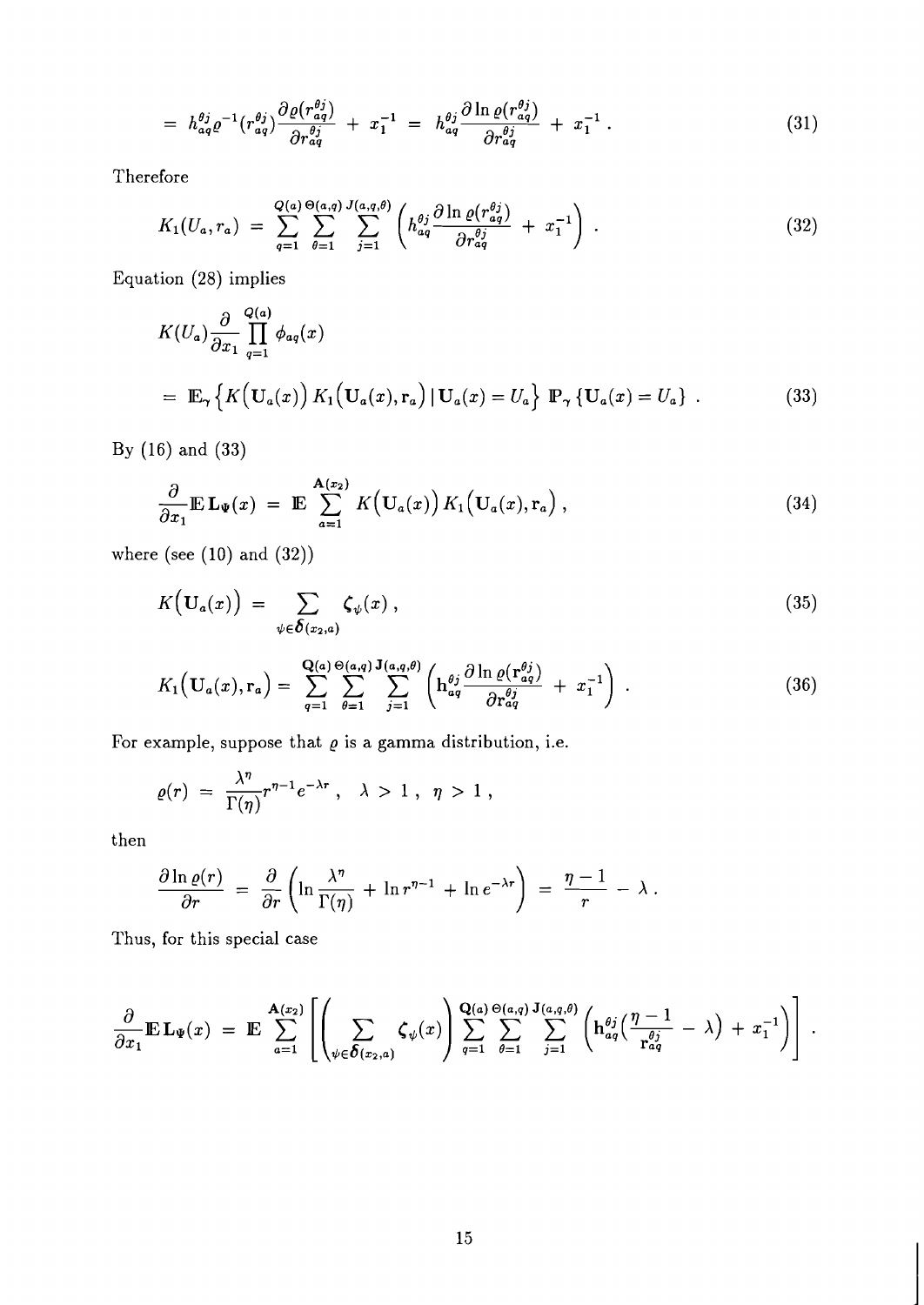# **4 The Derivative with Respect to the Second Variable**

#### **4.1 The Expectation of the number of Lost Batches**

In section 3.1 we presented (see (15)) the function  $E L_{\Psi}(x)$  as expectation of the function

$$
\tilde{g}(x,\omega) \stackrel{\text{def}}{=} \sum_{a=1}^{\mathbf{A}(x_2)} \sum_{U_a \in \mathbf{U}_a^{all}(x_2)} K(U_a) \prod_{q=1}^{Q(a)} \phi_{aq}(x)
$$

This function is smooth with respect to the variable  $x_1$  for the fixed value of  $\omega \in \Omega$  and the buffer size S. We differentiated the function  $\tilde{g}(x,\omega)$  with respect to  $x_1$  and got an estimate for the derivative of the function  $\mathbb{E} \mathbf{L}_{\Psi}(x)$ . Unfortunately, the function  $\tilde{g}(x, \omega)$ is not smooth with respect to the second variable  $x_2$ . To smooth over the function  $\tilde{g}(x,\omega)$ we have to integrate it additionally with respect to the random variables  $\gamma_{\ell}, \ell = 1, 2, \ldots$ . Let us define the random sequence  $B(x_2)$  which consists of  $b_\ell$ ,  $\ell = 1, 2, \ldots$  given by equation

$$
\mathbf{b}_{\ell} = \min \{ \kappa \in \mathcal{N} : \sum_{m=1}^{\ell} \gamma_m \leq \kappa x_2 \}, \quad \ell = 1, 2, \ldots
$$

This random sequence  $B(x_2)$  can attain different values. Denote by  $B^{all}$  the set of such deterministic sequences of natural numbers. The random function  $\tilde{g}(x,\omega)$  is a function of the control variable x and the random sequence  $B(x_2)$  i.e.

$$
\tilde{g}(x,\omega) = \hat{g}\Big(x,\mathbf{B}(x_2)\Big) \stackrel{\text{def}}{=} \sum_{a=1}^{\mathbf{A}(\mathbf{B}(x_2))} \sum_{U_a \in \mathbf{U}_a^{all}(\mathbf{B}(x_2))} K(U_a) \prod_{q=1}^{Q(a)} \phi_{aq}(x) . \tag{37}
$$

Then with the full probability formula

$$
\mathbb{E} \mathbf{L}_{\Psi}(x) = \mathbb{E} \hat{g}(x, \mathbf{B}(x_2)) = \sum_{B \in B^{all}} \mathbb{P} \left\{ \mathbf{B}(x_2) = B \right\} \hat{g}(x, B) . \tag{38}
$$

#### **4.2 Derivative**

Since functions  $\mathbb{P} \{ \mathbf{B}(x_2) = B \}$ ,  $\hat{g}(x, \mathbf{B}(x_2))$  are smooth with respect to  $x_2$ , we can differentiate function *(38)* 

$$
\frac{\partial}{\partial x_2} \mathbb{E} \mathbf{L}_{\Psi}(x)
$$
\n
$$
= \sum_{B \in B^{all}} \left[ \hat{g}(x, B) \frac{\partial}{\partial x_2} \mathbb{P} \left\{ \mathbf{B}(x_2) = B \right\} + \mathbb{P} \left\{ \mathbf{B}(x_2) = B \right\} \frac{\partial}{\partial x_2} \hat{g}(x, B) \right].
$$
\n(39)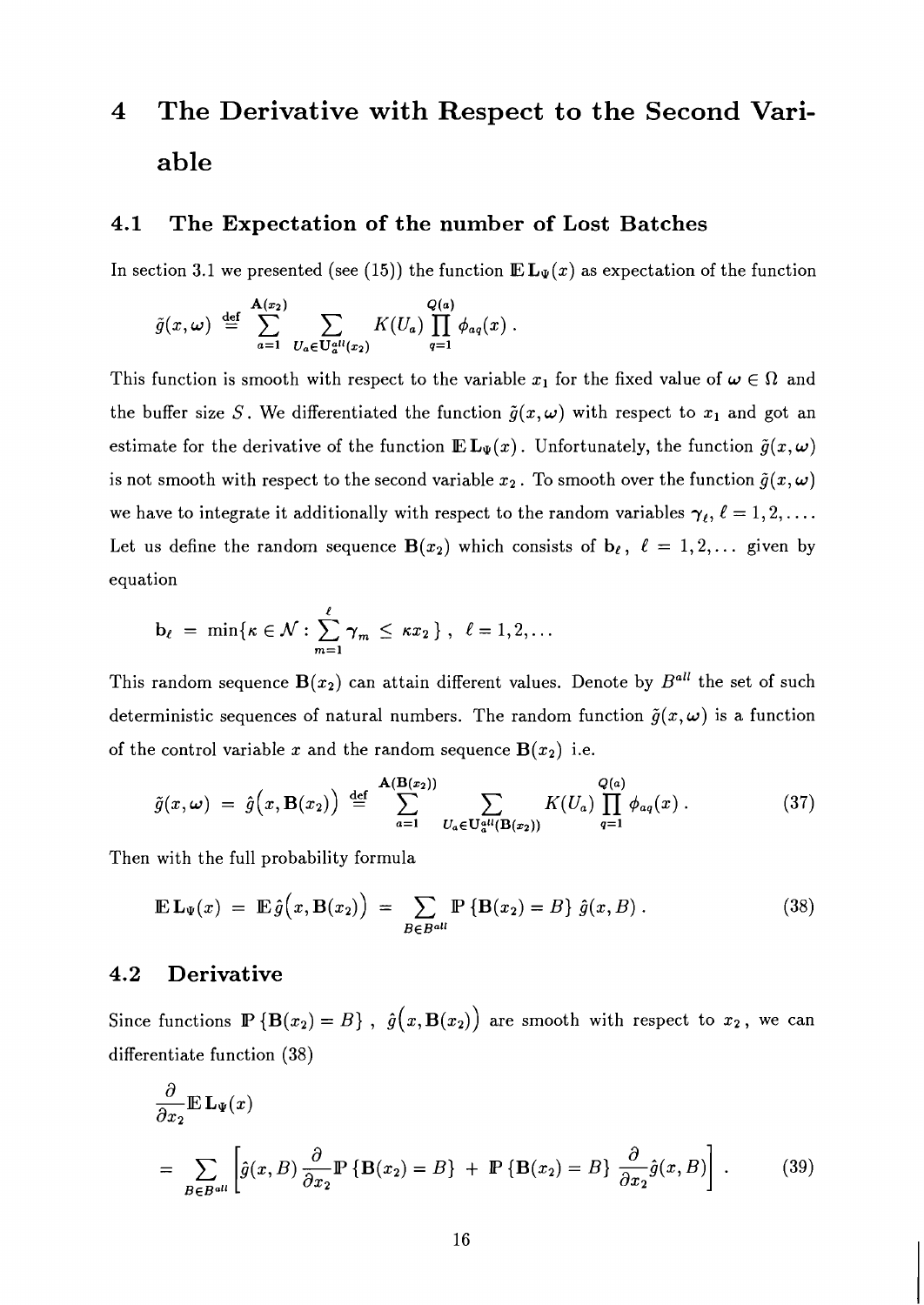The derivative  $\frac{\partial}{\partial x_2}\hat{g}(x, B)$  can be calculated as

$$
\frac{\partial}{\partial x_2}\hat{g}(x,B) = \sum_{a=1}^{A(B)} \sum_{U_a \in U_a^{all}(B)} K(U_a) \frac{\partial}{\partial x_2} \prod_{q=1}^{Q(a)} \phi_{aq}(x) . \tag{40}
$$

Analogously to the section 3.2 we use formula (82) (see Appendix) to calculate the derivative  $\frac{\partial}{\partial x_2}\phi_{aq}(x)$ . Skipping the subscripts *a*, *q* we have the function  $\phi(x)$  (see (20)). Suppose  $l = 2\Theta$ . To differentiate the function  $\phi(x)$ , we must solve the equation (see (19), (83))

$$
\tilde{H}_l(x,r)\nabla_r f_{1l}(x,r) + \frac{\partial}{\partial x_2} f_{1l}(x,r) = 0.
$$
\n(41)

Let us represent  $\frac{\partial}{\partial x_2} f_{1l}(x,r)$ 

$$
\frac{\partial}{\partial x_2} f_{1l}(x,r) = x_1^{-1} \left(-u^1, u^1, \dots, -u^\Theta, u^\Theta\right) . \tag{42}
$$

Equation (41) with (22) and (42) has many smooth solutions. For example, the vector

$$
\tilde{H}_l^*(x,r) = (\tilde{h}^{11}, \dots, \tilde{h}^{\Theta J(\Theta)}), \quad \tilde{h}^{\theta j} = (-u^{\theta} + u^{\theta-1})J^{-1}(\theta), \quad (u^0 = 0). \tag{43}
$$

is a solution of equation (41). Suppose that the function  $p(r)$ 

$$
p(r) = \prod_{\theta=1}^{\Theta} \prod_{j=1}^{J(\theta)} \varrho(r^{\theta j}) \tag{44}
$$

is equal to zero on the boundary of the set

$$
r^{\theta j} \geq 0 \,, \quad \theta = 1, \ldots, \Theta \,, \quad j = 1, \ldots, J(\theta)
$$

In this case equation (82) implies

$$
\frac{\partial}{\partial x_2} \phi(x) = \int\limits_{\mu(x)} \text{div}_r \Big( p(r) \tilde{H}_l^*(x, r) \Big) \, \text{d}r \;, \tag{45}
$$

where

$$
\operatorname{div}_r(p(r)\tilde{H}_l^*(x,r)) = \sum_{\theta=1}^{\Theta} \sum_{j=1}^{J(\theta)} \frac{\partial(p(r)\tilde{h}^{\theta j})}{\partial r^{\theta j}} = \sum_{\theta=1}^{\Theta} \sum_{j=1}^{J(\theta)} \tilde{h}^{\theta j} \frac{\partial p(r)}{\partial r^{\theta j}}.
$$
(46)

By (45) and (46)

$$
\frac{\partial}{\partial x_2} \phi(x) = \int\limits_{\mu(x)} \left[ \sum_{\theta=1}^{\Theta} \sum_{j=1}^{J(\theta)} \tilde{h}^{\theta j} p^{-1}(r) \frac{\partial p(r)}{\partial r^{\theta j}} \right] p(r) \, \mathrm{d}r \,. \tag{47}
$$

Hence, we have from (47) and (44)

$$
\frac{\partial}{\partial x_2} \prod_{q=1}^{Q(a)} \phi_{aq}(x) = \int_{\mu_a(x)} K_2(U_a, r_a) p_a(r_a) dr_a , \qquad (48)
$$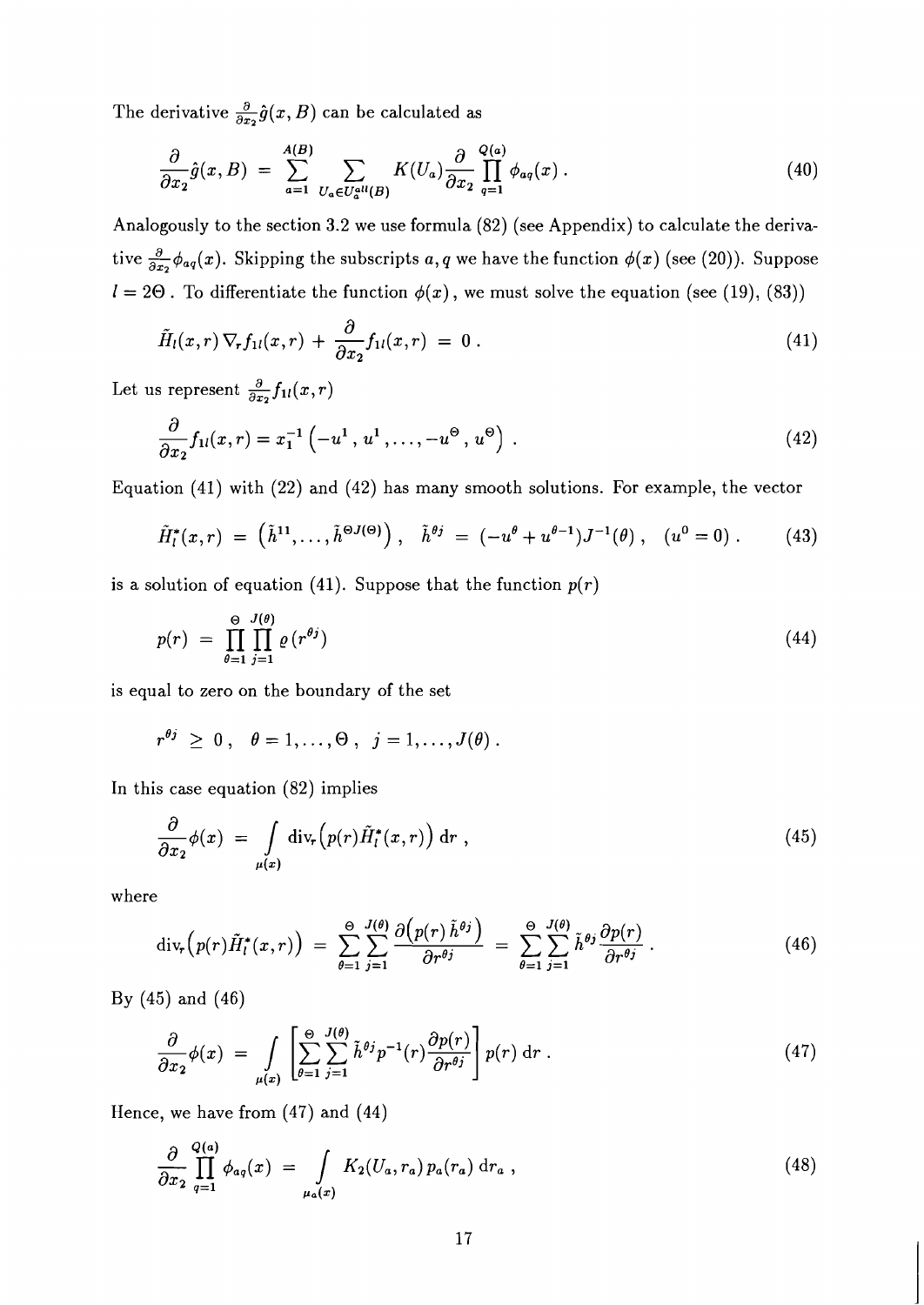where

$$
\tilde{h}_{aq}^{\theta j} = (-u_{aq}^{\theta} + u_{aq}^{\theta - 1})J^{-1}(a, q, \theta), \quad (u_{aq}^0 = 0), \qquad (49)
$$

$$
K_2(U_a, r_a) = \sum_{q=1}^{Q(a)} \sum_{\theta=1}^{Q(a,q)} \sum_{j=1}^{J(a,q,\theta)} \left( \tilde{h}_{aq}^{\theta j} p_{aq}^{-1}(r_{aq}) \frac{\partial p_{aq}(r_{aq})}{\partial r_{aq}^{\theta j}} \right)
$$
  

$$
= \sum_{q=1}^{Q(a)} \sum_{\theta=1}^{Q(a,q)} \sum_{j=1}^{J(a,q,\theta)} \left( \tilde{h}_{aq}^{\theta j} \frac{\partial \ln \varrho(r_{aq}^{\theta j})}{\partial r_{aq}^{\theta j}} \right).
$$
(50)

With *(40)* and *(48)* 

$$
\frac{\partial}{\partial x_2}\hat{g}(x,B) = \sum_{a=1}^{A(B)} \sum_{U_a \in U_a^{all}(B)} \int_{\mu_a(x)} K(U_a)K_2(U_a,r_a) p_a(r_a) dr_a , \qquad (51)
$$

Now let us represent the function  $\mathbb{P} \{ \mathbf{B}(x_2) = B \}$  as probability that the following constraints are satisfied

$$
(b_{\ell}-1)x_2 \leq \sum_{m=1}^{\ell} \gamma_m \leq b_{\ell} x_2, \quad \gamma_{\ell} \geq 0, \quad \ell=1,\ldots,\ell^{max}
$$

We consider that the random variables  $\gamma_{\ell}$ ,  $\ell = 1, 2, \ldots$  are independent and have density function  $\nu(\cdot)$ . Denote

$$
\gamma = (\gamma_{\ell} \ldots, \gamma_{\ell^{max}}), \quad \hat{p}(\gamma) = \prod_{\ell=1}^{\ell^{max}} \nu(\gamma_{\ell}).
$$

Thus

$$
\mathbb{P}\left\{\mathbf{B}(x_2) = B\right\} \stackrel{\text{def}}{=} \varphi(x_2) = \int_{\substack{(b_\ell - 1)x_2 \le \sum_{m=1}^\ell \gamma_m \le b_\ell x_2 \\ \gamma_\ell \ge 0, \ell = 1, \dots, \ell^{max}}} \hat{p}(\gamma) \, d\gamma
$$
\n
$$
= \int_{\substack{(b_\ell - 1) \le x_2^{-1} \sum_{m=1}^\ell \gamma_m \le b_\ell \\ \gamma_\ell \ge 0, \ell = 1, \dots, \ell^{max}}} \hat{p}(\gamma) \, d\gamma \, . \tag{52}
$$

Denote

$$
\hat{f}(x_2, \gamma) = \begin{pmatrix} \hat{f}_1(x_2, \gamma) \\ \vdots \\ \hat{f}_k(x_2, \gamma) \end{pmatrix} = \begin{pmatrix} b_1 - 1 - x_2^{-1} \gamma_1 \\ \vdots \\ b_{\ell^{max}} - 1 - x_2^{-1} \sum_{\ell=1}^{\ell^{max}} \gamma_\ell \\ -b_{\ell^{max}} + x_2^{-1} \sum_{\ell=1}^{\ell^{max}} \gamma_\ell \\ -\gamma_1 \\ \vdots \\ -\gamma_{\ell^{max}} \end{pmatrix}, \qquad (53)
$$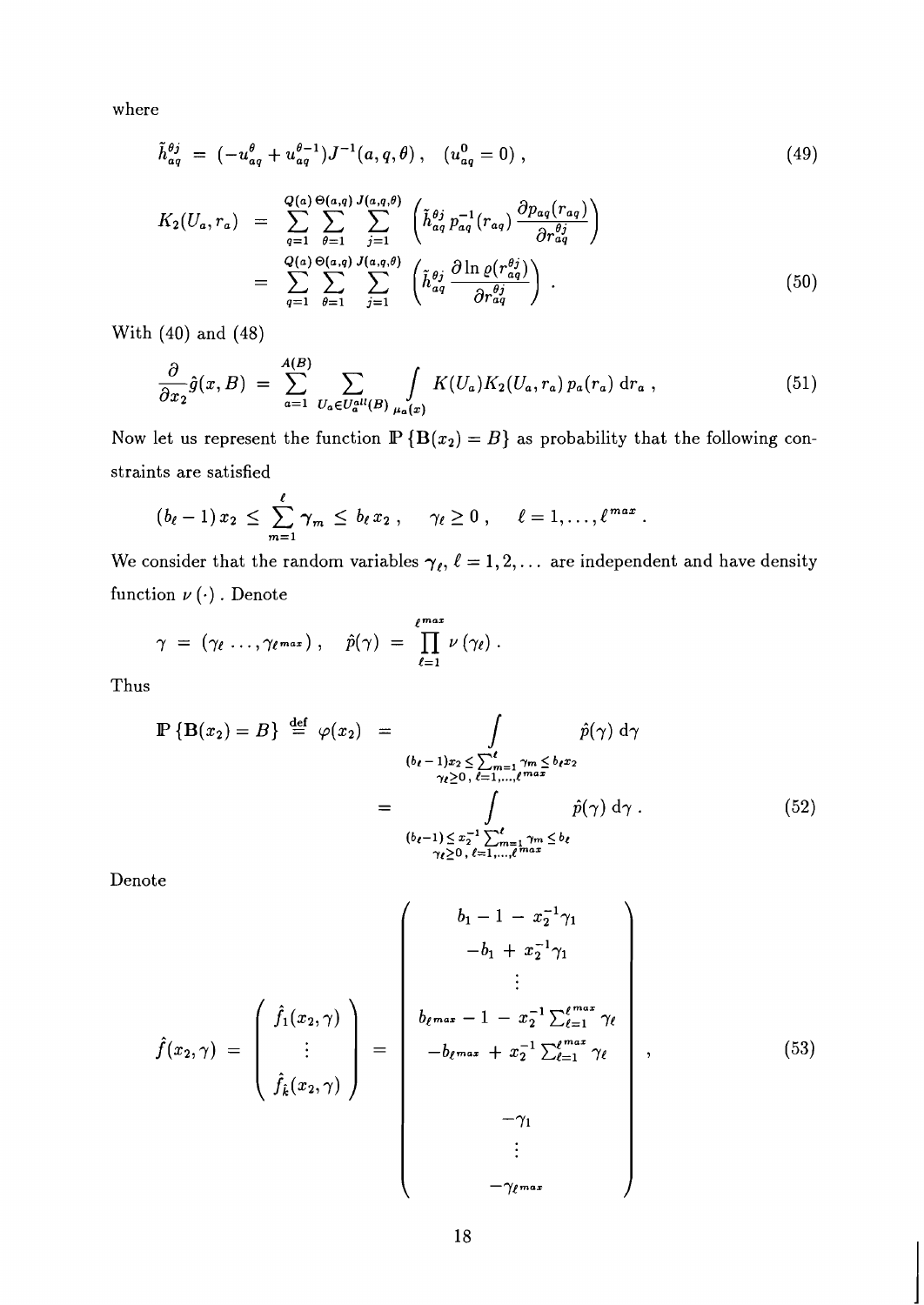$$
\hat{m} = \ell^{max}, \quad \hat{k} = 3\hat{m},
$$
  

$$
\hat{\mu}(x_2) = \{ \gamma \in \mathbb{R}^{\hat{m}} : \hat{f}(x_2, \gamma) \le 0 \} \stackrel{\text{def}}{=} \{ \gamma \in \mathbb{R}^{\hat{m}} : \hat{f}_l(x_2, \gamma) \le 0, 1 \le l \le \hat{k} \}.
$$

Let us calculate  $\frac{\partial}{\partial x_2}\varphi(x_2)$  with the formula (82). Suppose  $\hat{l} = 2\ell^{max}$ . We should solve the equation

$$
\hat{H}_{\hat{i}}(x_2,\gamma)\nabla_{\gamma}\hat{f}_{1\hat{i}}(x_2,\gamma) + \frac{\partial}{\partial x_2}\hat{f}_{1\hat{i}}(x_2,\gamma) = 0.
$$
\n(54)

We obtain

$$
\nabla_{\gamma} \hat{f}_{1\hat{l}}(x_2, \gamma) = (\nabla_{\gamma} \hat{f}_1(x_2, \gamma), \dots, \nabla_{\gamma} \hat{f}_{\hat{l}}(x_2, \gamma)),
$$
\n
$$
-\nabla_{\gamma} f_{2\ell-1}(x_2, \gamma) = \nabla_{\gamma} f_{2\ell}(x_2, \gamma) = x_2^{-1} \begin{bmatrix} 1 \\ \vdots \\ 1 \\ 0 \\ \vdots \\ 0 \end{bmatrix}, \quad \ell = 1, \dots, \ell^{max} - 1 , \qquad (55)
$$
\n
$$
\begin{pmatrix} 1 \\ \end{pmatrix}
$$

$$
-\nabla_{\gamma} f_{2\ell^{max}-1}(x_2,\gamma) = \nabla_{\gamma} f_{2\ell^{max}}(x_2,\gamma) = x_2^{-1} \begin{bmatrix} 1 \\ \vdots \\ 1 \end{bmatrix} . \tag{56}
$$

Further let us calculate  $\frac{\partial}{\partial x_2} \hat{f}_{1 \hat{l}}(x_2, \gamma)$ 

$$
\frac{\partial}{\partial x_2} \hat{f}_{1\hat{l}}(x_2, \gamma) = x_2^{-2} \left( \gamma_1, -\gamma_1, \dots, \sum_{\ell=1}^{\ell^{max}} \gamma_\ell, -\sum_{\ell=1}^{\ell^{max}} \gamma_\ell \right). \tag{57}
$$

Equation (54) has many smooth solutions. For example, the vector  $\hat{H}_{\tilde{l}}^*(x_2, \gamma)$ 

$$
\hat{H}_i^*(x_2, \gamma) = x_2^{-1} \gamma = x_2^{-1}(\gamma_1, \dots, \gamma_{\ell^{max}})
$$
\n(58)

is a solution of equation *(54).* The equation *(82)* implies

$$
\frac{\partial}{\partial x_2} \varphi(x_2) = \int_{\hat{\mu}(x_2)} \text{div}_{\gamma} (\hat{p}(\gamma) \hat{H}_i^*(x_2, \gamma)) d\gamma
$$

$$
- \sum_{i=\hat{i}+1}^{\hat{k}} \int_{\partial_i \hat{\mu}(x_2)} \frac{\hat{p}(x_2, \gamma)}{\|\nabla_{\gamma} \hat{f}_i(x_2, \gamma)\|} \left[ \frac{\partial}{\partial x_2} \hat{f}_i(x_2, \gamma) + \hat{H}_i^*(x_2, \gamma) \nabla_{\gamma} f_i(x_2, \gamma) \right] dS . \tag{59}
$$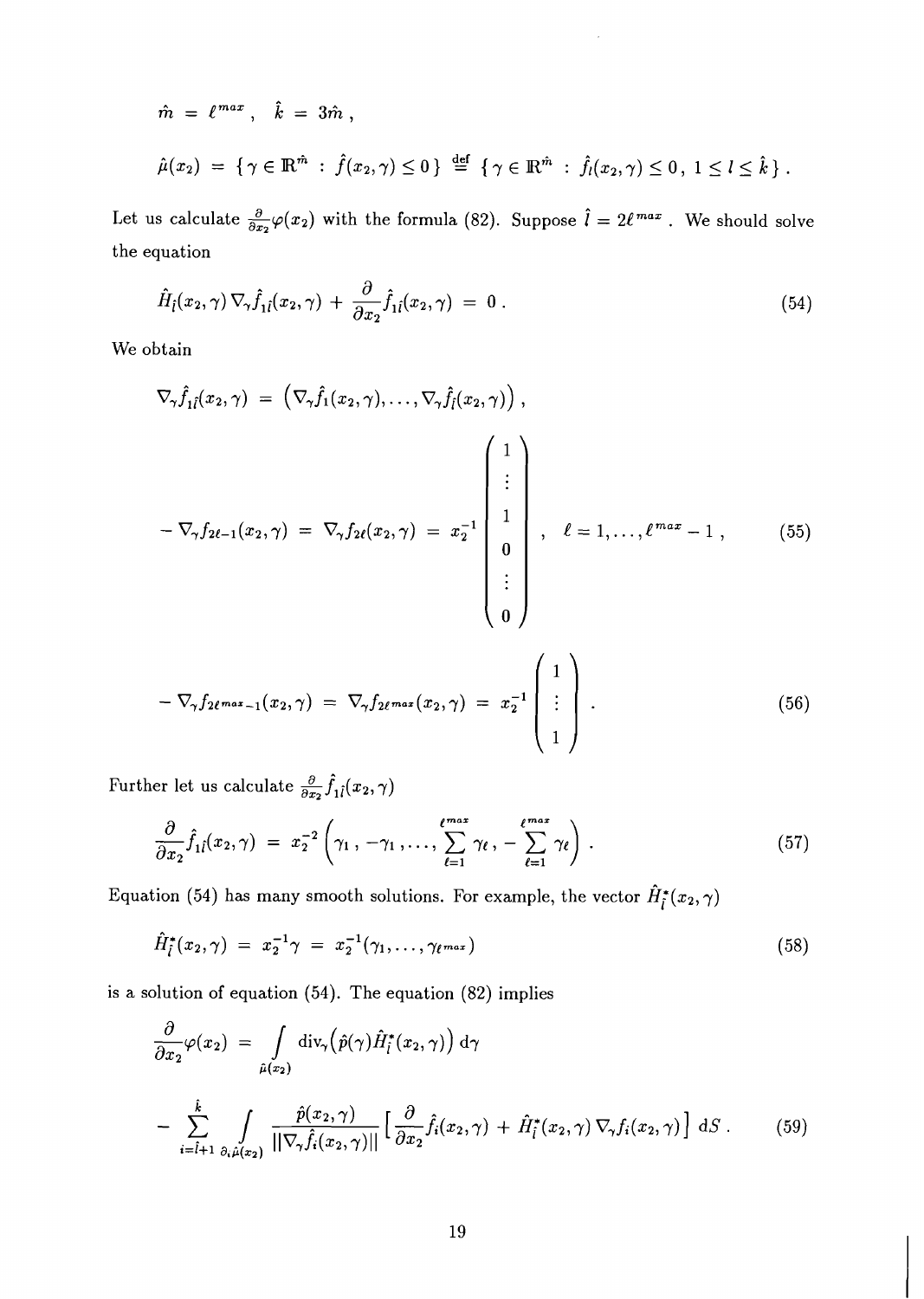Since the functions  $\hat{f}_i(x_2, \gamma)$ ,  $i = \hat{l} + 1, \ldots, \hat{k}$  do not depend upon  $x_2$ , we have

$$
\frac{\partial}{\partial x_2} \hat{f}_i(x_2, \gamma) = 0 , \quad i = \hat{l} + 1, \dots, \hat{k} . \tag{60}
$$

It is easy to see that for  $i = \hat{i} + 1, \ldots, \hat{k}$  all components of the vector  $\nabla_{\gamma} f_i(x_2, \gamma)$  are equal to zero except

$$
\frac{\partial f_i(x_2, \gamma)}{\partial \gamma_{i-2\ell^{max}}} = -1 \tag{61}
$$

Thus, by (58) and (61)

$$
\hat{H}_i^*(x_2, \gamma) \nabla_{\gamma} \hat{f}_i(x_2, \gamma) = -x_2^{-1} \gamma_{i-2\ell^{max}} \ . \tag{62}
$$

Since on the set  $\partial_i \hat{\mu}(x_2)$  the value  $\gamma_{i-2\ell^{max}}$  is equal to zero for  $i = \hat{i} + 1, \ldots, \hat{k}$ , we obtain (60) and (62)

$$
\sum_{i=\hat{i}+1}^{\hat{k}} \int \frac{\hat{p}(x_2,\gamma)}{\|\nabla_{\gamma}\hat{f}_i(x_2,\gamma)\|} \left[\frac{\partial}{\partial x_2}\hat{f}_i(x_2,\gamma) + \hat{H}_{\hat{i}}(x_2,\gamma)\nabla_{\gamma}f_i(x_2,\gamma)\right] dS = 0.
$$
 (63)

Hence, by (58) and (59)

$$
\frac{\partial}{\partial x_2} \varphi(x_2) = \int_{\hat{\mu}(x_2)} \text{div}_{\gamma} (\hat{p}(\gamma) \hat{H}_l^*(x_2, \gamma)) d\gamma
$$
\n
$$
= \int_{\hat{\mu}(x_2)} \sum_{\ell=1}^{\ell^{max}} \frac{\partial (\hat{p}(\gamma) x_2^{-1} \gamma_{\ell})}{\partial \gamma_{\ell}} d\gamma
$$
\n
$$
= \int_{\hat{\mu}(x_2)} \left[ \hat{p}^{-1}(\gamma) \sum_{\ell=1}^{\ell^{max}} \frac{\partial (\hat{p}(\gamma) x_2^{-1} \gamma_{\ell})}{\partial \gamma_{\ell}} \right] \hat{p}(\gamma) d\gamma
$$
\n
$$
= \int_{\hat{\mu}(x_2)} \sum_{\ell=1}^{\ell^{max}} \left[ \nu^{-1}(\gamma_{\ell}) \frac{\partial \nu(\gamma_{\ell})}{\partial \gamma_{\ell}} x_2^{-1} \gamma_{\ell} + \frac{\partial (x_2^{-1} \gamma_{\ell})}{\partial \gamma_{\ell}} \right] \hat{p}(\gamma) d\gamma
$$
\n
$$
= \int_{\hat{\mu}(x_2)} \sum_{\ell=1}^{\ell^{max}} \left[ \frac{\partial \ln \nu(\gamma_{\ell})}{\partial \gamma_{\ell}} x_2^{-1} \gamma_{\ell} + x_2^{-1} \right] \hat{p}(\gamma) d\gamma
$$
\n
$$
= \int_{\hat{\mu}(x_2)} K_3(B, \gamma) \hat{p}(\gamma) d\gamma , \qquad (64)
$$

where

$$
K_3(B,\gamma) = x_2^{-1} \sum_{\ell=1}^{\ell^{max}} \frac{\partial \ln \nu(\gamma_{\ell})}{\partial \gamma_{\ell}} \gamma_{\ell} + x_2^{-1} \ell^{max} . \qquad (65)
$$

With (37), (39), (52) and (64)

$$
\frac{\partial}{\partial x_2}\mathbb{E}\,\mathbf{L}_{\Psi}(x)
$$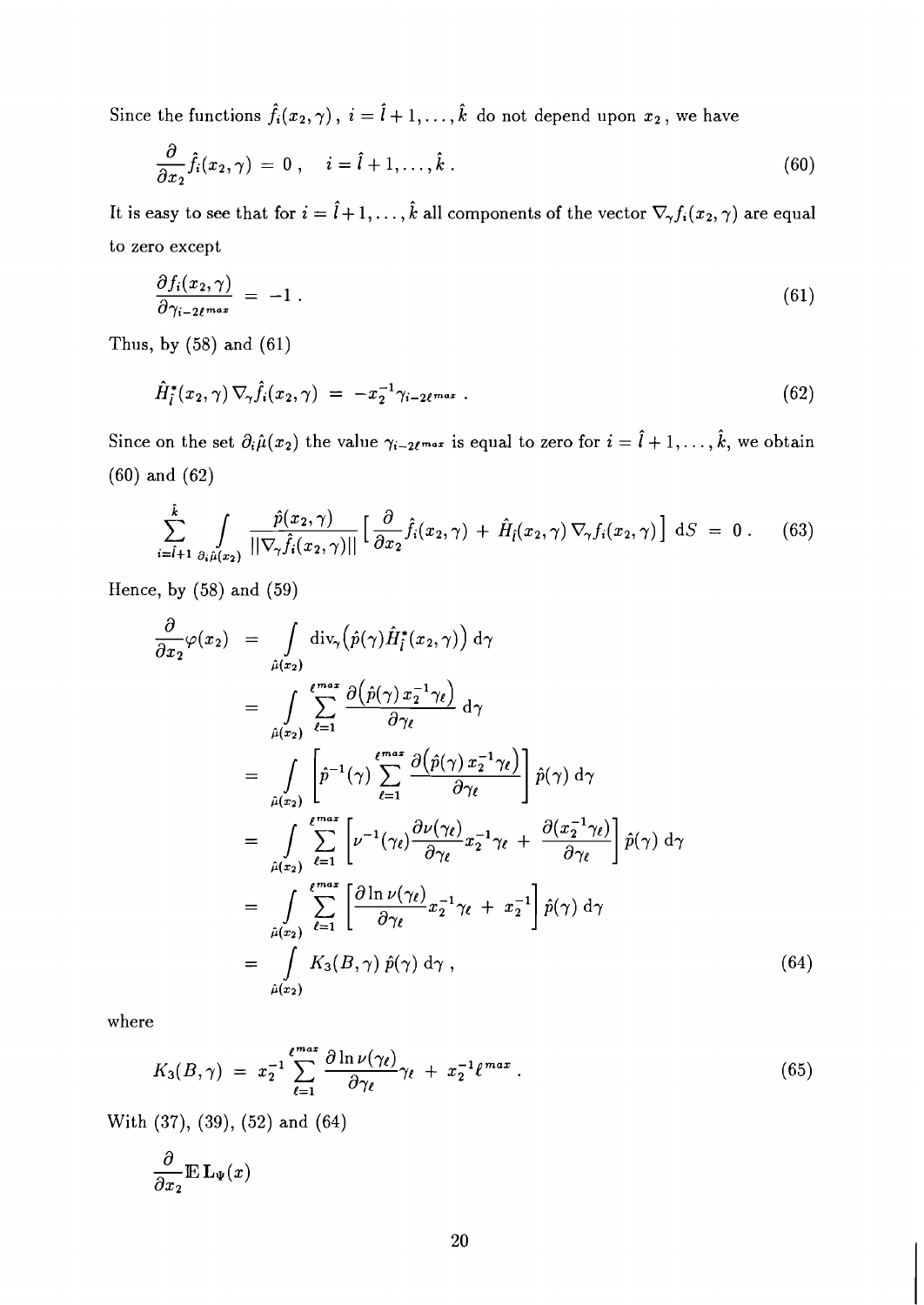$$
= \sum_{B \in B^{all}} \left[ \sum_{a=1}^{A(B)} \sum_{U_a \in U_a^{all}(B)} \int_{\mu_a(x)} K(U_a) p_a(r_a) dr_a \times \int_{\hat{\mu}(x_2)} K_3(B, \gamma) \hat{p}(\gamma) d\gamma \right]
$$
  
+ 
$$
\int_{\hat{\mu}(x_2)} \hat{p}(\gamma) d\gamma \times \sum_{a=1}^{A(B)} \sum_{U_a \in U_a^{all}(B)} \int_{\mu_a(x)} K(U_a) K_2(U_a, r_a) p_a(r_a) dr_a \right]
$$
  
= 
$$
\mathbb{E} \left[ K(\mathbf{U}_a(x)) K_3(\mathbf{B}(x_2), \gamma) + K(\mathbf{U}_a(x)) K_2(\mathbf{U}_a(x), r_a) \right]
$$
  
= 
$$
\mathbb{E} K(\mathbf{U}_a(x)) \left[ K_3(\mathbf{B}(x_2), \gamma) + K_2(\mathbf{U}_a(x), r_a) \right],
$$
 (66)

where (see  $(10)$ ,  $(50)$  and  $(65)$ ),

$$
K\big(\mathbf{U}_a(x)\big) = \sum_{\psi \in \boldsymbol{\delta}(x_2, a)} \boldsymbol{\zeta}_{\psi}(x) , \qquad (67)
$$

$$
K_2\left(\mathbf{U}_a(x),\mathbf{r}_a\right) = \sum_{q=1}^{\mathbf{Q}(a)} \sum_{\theta=1}^{\Theta(a,q)} \sum_{j=1}^{\mathbf{J}(a,q,\theta)} \left(\tilde{\mathbf{h}}_{aq}^{\theta j} \frac{\partial \ln \varrho(\mathbf{r}_{aq}^{\theta j})}{\partial \mathbf{r}_{aq}^{\theta j}}\right).
$$
(68)

$$
K_3(\mathbf{B}(x_2),\boldsymbol{\gamma}) = x_2^{-1} \sum_{\ell=1}^{\ell^{max}} \frac{\partial \ln \nu(\boldsymbol{\gamma}_{\ell})}{\partial \boldsymbol{\gamma}_{\ell}} \gamma_{\ell} + x_2^{-1} \ell^{max} . \qquad (69)
$$

## **5 Stochastic Quasigradient Algorithm**

Let us consider the optimization problem (6)

$$
\Phi(x,y) \rightarrow \min_{(x,y)\in X\times Y} \tag{70}
$$

By  $X \times Y \in \mathbb{R}^2 \times \mathbb{R}^I$  we denote a feasible set for the decision vector  $(x, y)$ . The standard nonlinear programming techniques are not efficient for this problem since computation of gradients requires computation of multi-dimensional integrals. In order to avoid this, stochastic quasi-gradient algorithms can be used (see, for example, [2] and **[3]).** One of the most simple stochastic quasi-gradient algorithms is

$$
(x^{s+1}, y^{s+1}) = \Pi_{X \times Y} ((x^s, y^s) - \rho_s \xi^s), \qquad (71)
$$

where s is the number of the algorithm iteration;  $(x^s, y^s)$  is the approximation point of the extremum on the s<sup>th</sup> iteration;  $\Pi_{\mathbf{X}\times\mathbf{Y}}(\cdot)$  is the orthoprojection operation on the convex set  $X \times Y$ ;  $\rho_s > 0$  is a step size; and  $\xi^s$  is a stochastic quasi-gradient satisfying the following property

$$
E[\xi^s | (x^0, y^0), \ldots, (x^s, y^s)] = \nabla_x \Phi(x^s, y^s) ,
$$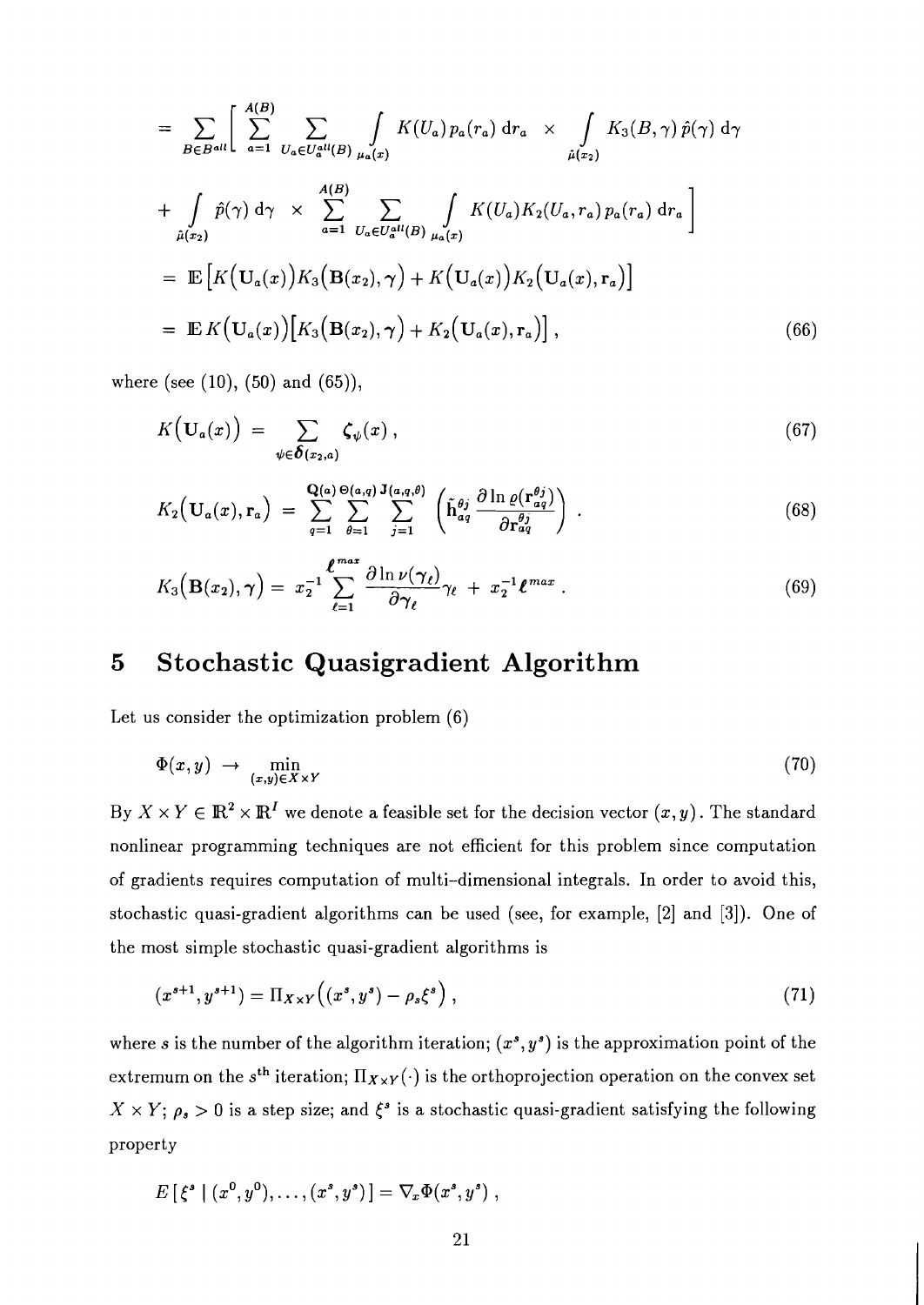i.e. the conditional expectation of the vector  $\xi^s$  is equal to the gradient of the function  $\Phi(x, y)$  at the point  $(x^s, y^s)$ . Results of computation experiments show that the algorithm (71) rapidly leads to the point of the extremum if the objective function is not ill-conditioned, i.e., for non-"ravine" functions. In cases where the function  $\Phi(x, y)$  is "ravine", the algorithm gets stuck "at the bottom of the ravine". This difficulty may be overcome by using more complicated stochastic quasigradient algorithms with averaging or a variable metrics algorithm [25] with metric transformation.

The algorithm with the averaging of stochastic quasi-gradients was considered by many authors (see, for example [8], [13], [21]).

For improving the convergence rate of the algorithm  $(71)$ , we use here the stochastic quasi-gradient algorithm with adaptively controlled step sizes (see [22]) and the scaling procedure, suggested by Saridis [18]

$$
(x^{s+1}, y^{s+1}) = \Pi_{X \times Y} ((x^s, y^s) - \rho_s H^s \xi^s), \qquad (72)
$$

where  $H^s$  is a scaling matrix.

Although the exact calculation of the derivatives of the function  $\Phi(x, y)$  is practically impossible, the stochastic quasigradient  $\xi^s$  at the point  $(x^s, y^s)$  can be calculated during I runs of the simulation model. Indeed, formula (2) implies that

$$
C(x, S) = \Lambda(x, S, F(x, S))
$$

and

$$
\Phi(x,y) = \sum_{i=1}^{I} \Lambda\big(x, S_i, F(x, S_i)\big) y_i \tag{73}
$$

Hence,

$$
\nabla_x \Phi(x, y) = \sum_{i=1}^I y_i \left[ \nabla_x \Lambda(x, S_i, z)|_{z = F(x, S_i)} + \frac{\partial \Lambda(x, S_i, z)}{\partial z} \bigg|_{z = F(x, S_i)} \nabla_x F(x, S_i) \right].
$$
\n(74)

$$
-(75)
$$

$$
\nabla_{y} \Phi(x, y) = \begin{pmatrix} \Lambda(x, S_1, F(x, S_1)) \\ \vdots \\ \Lambda(x, S_I, F(x, S_I)) \end{pmatrix} . \tag{76}
$$

Instead of values  $F(x, S_i)$ ,  $\nabla_x F(x, S_i)$ ,  $i = 1, ..., I$  in formulas (75) and (76), we can use the estimates obtained in the previous sections.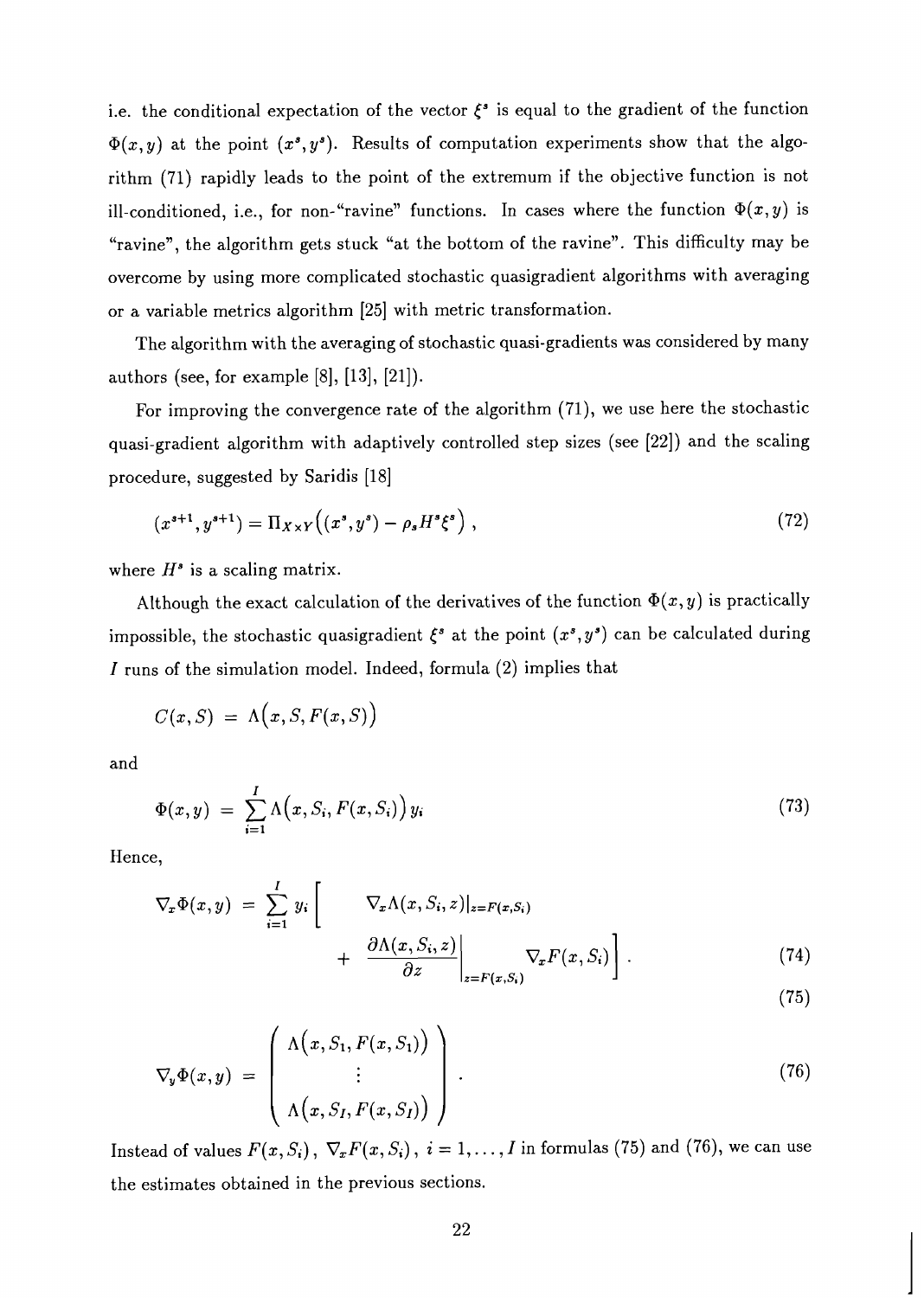Let us suppose that at the  $s^{th}$  iteration of algorithm (72) the current approximation  $(x^s, y^s)$  is available. Let us sample the simulation model and as an estimate of  $F(x^s, S_i)$ we use the value (see (8))

$$
\Psi^{-1} L_{\Psi}(x^s, S_i, \omega^s) . \tag{77}
$$

An estimate

$$
\Psi^{-1} \sum_{a=1}^{\mathbf{A}(x_2)} K(\mathbf{U}_a(x)) K_1(\mathbf{U}_a(x), \mathbf{r}_a) , \qquad (78)
$$

for the derivative  $\frac{\partial}{\partial x_1}F(x^*, S_i)$  follows from formula (34), where  $K(\mathbf{U}_a(x))$ ,  $K_1(\mathbf{U}_a(x), \mathbf{r}_a)$ are given by formulas (35), (36). An estimate

$$
\Psi^{-1}K\big(\mathbf{U}_a(x)\big)\big[K_3\big(\mathbf{B},\boldsymbol{\gamma}\big) + K_2\big(\mathbf{U}_a(x),\mathbf{r}_a\big)\big]\,,\tag{79}
$$

for the derivative  $\frac{\partial}{\partial x_2}F(x^*, S_i)$  follows from formula (66), where

$$
K(\mathbf{U}_a(x)), K_2(\mathbf{U}_a(x), \mathbf{r}_a), K_3(\mathbf{B}(x_2), \gamma)
$$

are given by formulas (35), (68) and (69). Since for each  $(x^s, y^s)$  and  $S_i$  the estimates (77), (78) and (79) can be obtained during one run of the model, we should sample the original simulation model *I* times in order to obtain the stochastic quasigradient  $\xi^s$  with formula (75) and (76).

#### **6 Conclusions and Remarks**

The preceding analysis shows that it is indeed possible to develop efficient search algorithms based on performance estimates obtained via simulation. It even appears possible in the case of non-smooth behavior of the sample path as a function of the system parameters to estimate "gradients" which are useful for an optimality search.

The gradients are obtained easily from the simulation run, however, the analysis for finding the right formula is rather complicated.

In order to make this approach practically applicable, it is essential that progress is made in two directions of research: in the first place, formulas should be developed for one-simulation-run estimation of gradients in large classes of realistic models; in the second place, the analysis leading to such formulas should be standardized in such a way that the formulas can be produced (semi-) automatically without requiring mathematical skill of the user. A promising approach seems to be a combination of the ideas in this paper with those presented in [5].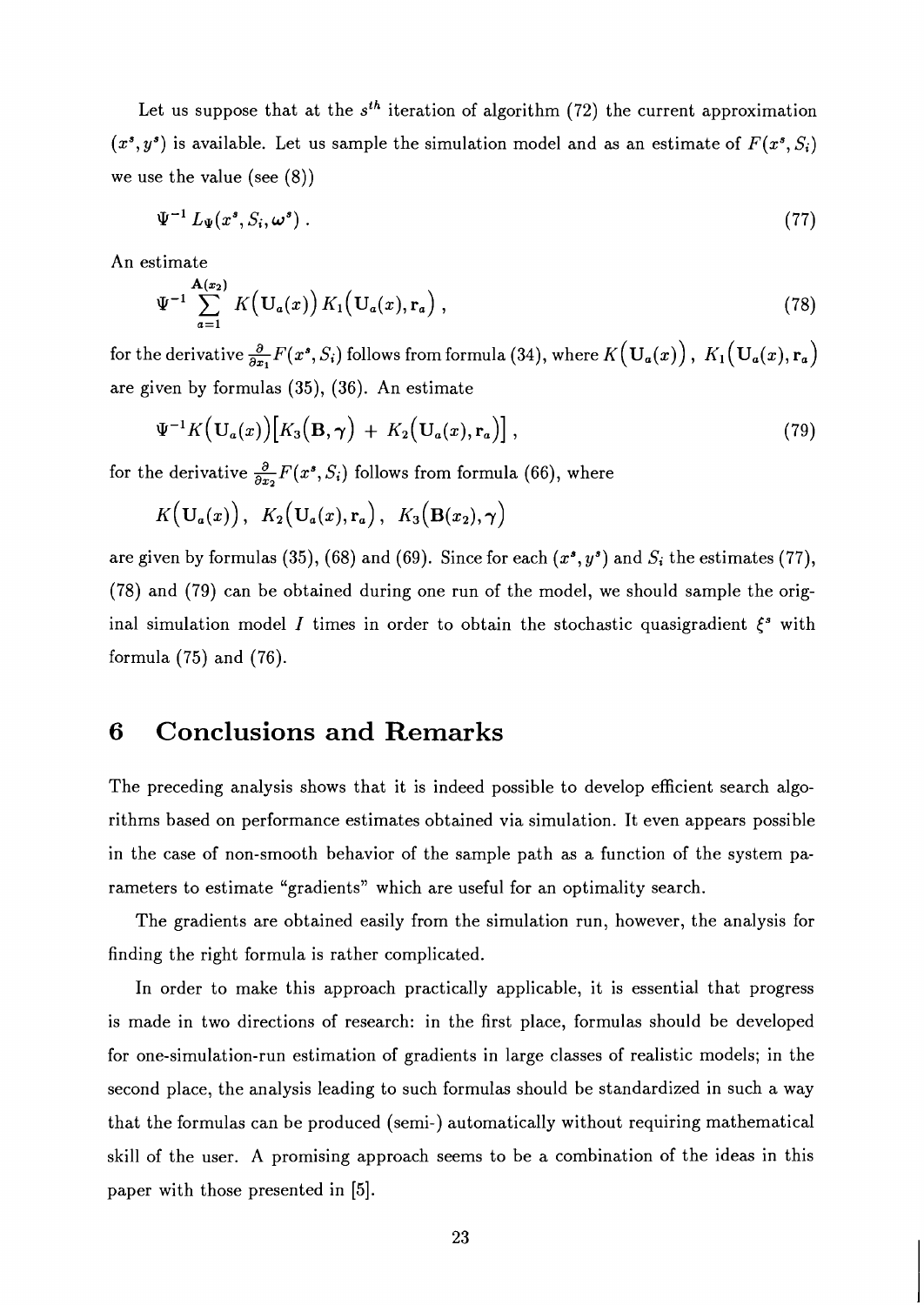# **7 Appendix. The Analytical Derivatives of the Integrals over Sets Given by Inequalities**

Let the function

$$
F(x) = \int\limits_{f(x,y)\leq 0} p(x,y) \, \mathrm{d}y \tag{80}
$$

be defined on the Euclidean space  $R^n$ , where  $f : R^n \times R^m \to R^k$  and  $p : R^n \times R^m \to R$  are some functions. The inequality  $f(x, y) \leq 0$  should be treated as a system of inequalities

$$
f_i(x,y)\leq 0\ ,\ \ i=1,\ldots,k\ .
$$

For example, let

$$
F(x) = P\{f(x,\zeta(\omega)) \le 0\} \tag{81}
$$

be a probability function, where  $\zeta(\omega)$  is a random vector in  $R^m$ . The random vector  $\zeta(\omega)$ has a probability density  $p(x, y)$  which depends on a parameter  $x \in R$ .

We present a general formula **[24]** for the differentiation of integral (80). **A** gradient of the integral is represented as a sum of integrals taken over a volume and over a surface.

 $\overline{\phantom{a}}$ 

Let us introduce the following shorthand notations

$$
f(x,y) = \begin{pmatrix} f_1(x,y) \\ \vdots \\ f_k(x,y) \end{pmatrix}, \quad f_{1l}(x,y) = \begin{pmatrix} f_1(x,y) \\ \vdots \\ f_l(x,y) \end{pmatrix}
$$

$$
\nabla_y f(x,y) = \begin{pmatrix} \frac{\partial f_1(x,y)}{\partial y_1}, \quad \cdots, \quad \frac{\partial f_k(x,y)}{\partial y_1} \\ \vdots \\ \frac{\partial f_1(x,y)}{\partial y_m}, \quad \cdots, \quad \frac{\partial f_k(x,y)}{\partial y_m} \end{pmatrix}.
$$

Further, we need a definition of divergence for the matrix  $H$ 

$$
\operatorname{div}_{y} H = \begin{pmatrix} \sum_{i=1}^{m} \frac{\partial h_{1i}}{\partial y_i} \\ \vdots \\ \sum_{i=1}^{m} \frac{\partial h_{ni}}{\partial y_i} \end{pmatrix}, \text{where} \quad H = \begin{pmatrix} h_{11}, & \dots, h_{1m} \\ \vdots \\ h_{n1}, & \dots, h_{nm} \end{pmatrix}
$$

We define

$$
\mu(x) = \{ y \in R^m : f(x, y) \le 0 \} \stackrel{\text{def}}{=} \{ y \in R^m : f_l(x, y) \le 0, 1 \le l \le k \}
$$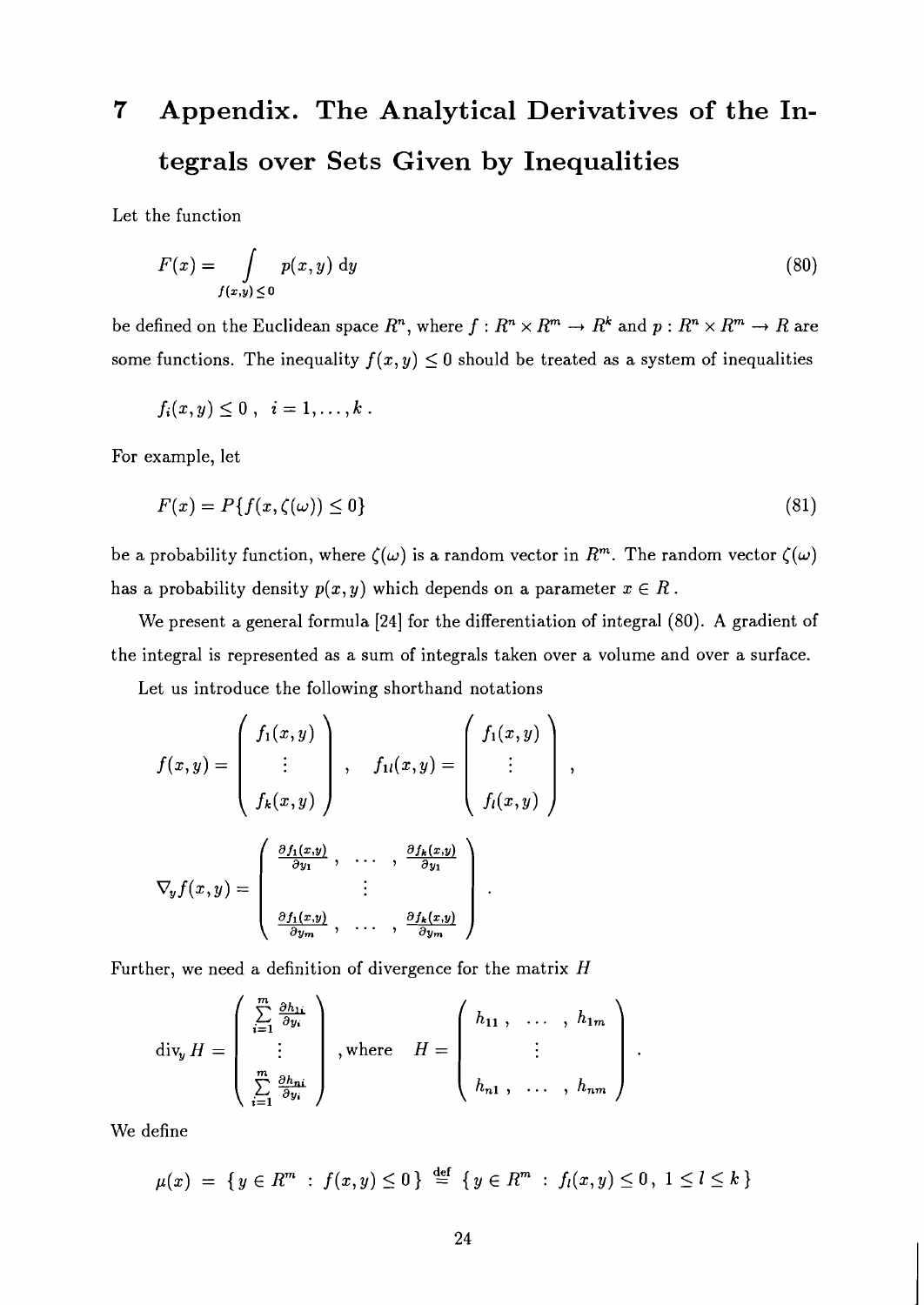and  $\partial \mu(x)$  to be the surface of the set  $\mu(x)$ . Let us denote by  $\partial_i \mu(x)$  a part of the surface which corresponds to the function  $f_i(x, y)$ 

$$
\partial_i \mu(x) = \mu(x) \cap \{y \in R^m : f_i(x,y) = 0\}.
$$

If we split the set  $K \stackrel{\text{def}}{=} \{1,\ldots,k\}$  into two subsets  $K_1$  and  $K_2$ , we can consider, without loss of generality,

$$
K_1 = \{1, ..., l\}
$$
 and  $K_2 = \{l+1, ..., k\}$ .

There is freedom in the choice of the sets  $K_1$  and  $K_2$  and the representation of the gradient of the function (80). At first we consider the case when the subsets  $K_1$  and  $K_2$ are not empty. In this case the derivative of integral (80) is given by the formula

$$
\nabla_x F(x) = \int\limits_{\mu(x)} \left[ \nabla_x p(x, y) + \text{div}_y \Big( p(x, y) H_l(x, y) \Big) \right] dy -
$$
  
- 
$$
\sum_{i=l+1}^k \int\limits_{\partial_i \mu(x)} \frac{p(x, y)}{\left| |\nabla_y f_i(x, y)| \right|} \left[ \nabla_x f_i(x, y) + H_l(x, y) \nabla_y f_i(x, y) \right] dS , \qquad (82)
$$

where the matrix function  $H_l: R^n \times R^m \to R^{n \times m}$  satisfies the equation

$$
H_l(x,y)\,\nabla_y f_{1l}(x,y)\,+\,\nabla_x f_{1l}(x,y)\,=\,0\;.
$$
\n(83)

The last equation can have a lot of solutions and we can choose an arbitrary solution, differentiable with respect to the variable y .

Further, let us present the derivative of function (80) for the case with the empty set  $K_1$ . In this case the matrix function  $H_l$  is absent and

$$
\nabla_x F(x) = \int\limits_{\mu(x)} \nabla_x p(x,y) dy - \sum_{i=1}^k \int\limits_{\partial_i \mu(x)} \frac{p(x,y)}{\vert \vert \nabla_y f_i(x,y) \vert \vert} \nabla_x f_i(x,y) dS.
$$

Finally, let us consider a formula for the derivative of function (80) for the case with the empty set  $K_2$ . In this case the integral over the surface is absent and the derivative is represented as an integral over the volume

$$
\nabla_x F(x) = \int\limits_{\mu(x)} \left[ \nabla_x p(x, y) + \mathrm{div}_y \big( p(x, y) H(x, y) \big) \right] \mathrm{d}y ,
$$

where the matrix function  $H: R^n \times R^m \to R^{n \times m}$  satisfies the equation

$$
H(x,y)\,\nabla_y f(x,y)\,+\,\nabla_x f(x,y)\;=\;0\;.
$$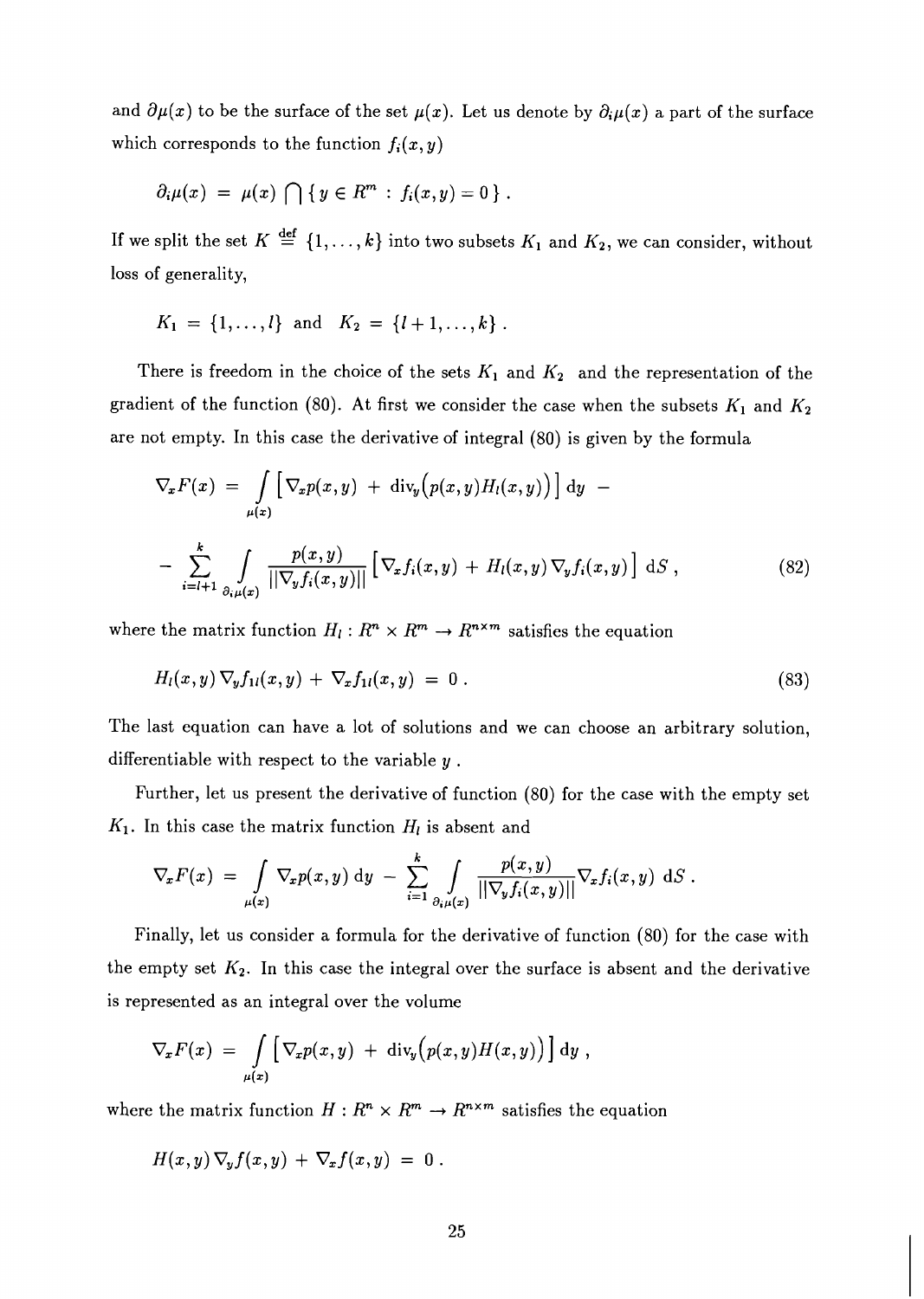### **References**

- [I] J.A. Buzacott (1982) "Optimal" operating rules for automatied manufacturing systems. *IEEE* - *Transactions on Automatic Control* 27, pp. 80-86.
- [2] Ermoliev, Yu. (1976): *Stochastic Programming Methods.* Nauka, Moscow. (In Russian)
- [3] Ermoliev, Yu. (1988): *Stochastic Quasi-Gradient Methods.* In: "Numerical Techniques for Stochastic Optimization" Eds. Yu. Ermoliev and R. Wets, Springer-Verlag, 393- 401.
- [4] Ermoliev, Yu. and A. Gaivoronski (1991) : *On Optimization of Discontinuous Systems.*  Working Paper, International Institute for Applied Systems Analysis, Laxenburg, Austria, WP-91-49, 46 p.
- [5] Ermoliev Yu., V. Norkin, and R. Wets (1992): *The Minimization of Discontinuous Functions: Mollifier Subgradients.* Working Paper, International Institute for Applied Systems Analysis, Laxenburg, Austria, WP-92-73.
- [6] Freedman, D. (1971): *Markov Chains,* Holden Day, San Francisco.
- [7] W.B. Gong, Y.C. Ho (1987) Smoothed (conditional) perturbation analysis of discrete event dynamic systems. *IEEE* - *Transactions on Automatic Control* 32, pp. 858-866.
- [8] A.M. Gupal, L.T. Bazhenov. (1972): *A Stochastic Analog of the Methods of Conjugate Gradients.* Kibernetika, 1, 124-126, (in Russian).
- [9] Y.C. Ho, M.A. Eyler, T.T. Chien (1979) A gradient technique for general buffer storage design in a serial production line. *Intern.* J. *Production Res.* 17, pp. 557-580.
- [lo] Y.C. Ho, S. Li (1988) Extensions of infinitesimal perturbation analysis. *IEEE Transactions on Automatic Control* 33, 427-438.
- [ll] M.B.M. de Koster (1989) *Capacity oriented analysis and design of production systems.* Springer-Verlag, Berlin (LNEMS 323).
- [12] H.J. Kushner, D.S. Clark (1978): *Stochastic Approximation for Constrained and Unconstrained Systems.* Appl. Math. 26, Springer.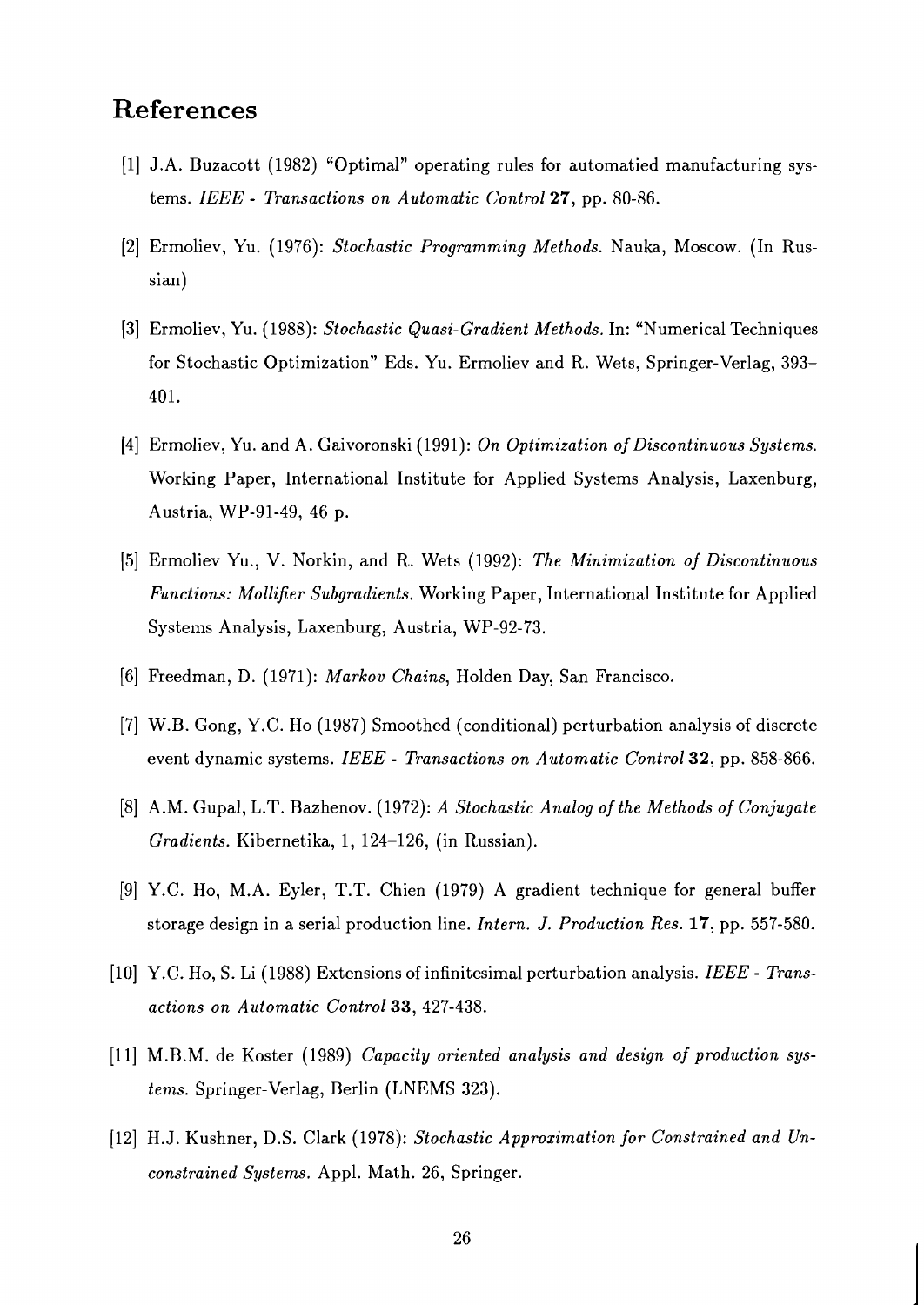- [13] H.J. Kushner, Hai-Huang. (1981): *Asymptotic Properties of Stochastic Approximation with Constant Coeflcients.* SIAM Journal on Control and Optimization, 19, 87-105.
- [14] D. Mitra (1988) Stochastic fluid models. in: P.-J. Courtois, G. Latouche (eds.) *Performance* '87. Elsevier, Amsterdam. pp. 39-51.
- [15] G. Pflug (1992): Applicational Aspects of Stochastic Approximation. MV Seminar, Band 17, Birkhauser Verlag.
- [16] Rockafellar R.T., and R. Wets (1982): On the Interchange of Subdifferentiation and Conditional Expectation for Convex Functionals. *Stochastics*, **7**, pp. 173-182.
- [17] R. Rubinstein and *A.* Shapiro (1990): *Mathematics and Computers in Simulation.*  32, 373-392.
- [18] Saridis, G.M. (1970): Learning applied to successive approximation algorithms, *IEEE Trans. Syst. Sci. Cybern.,* 1970, SSC-6, Apr., pp. 97-103.
- [19] Seneta, E. (1981): *Non-Negative Matrices and Markov-Chains,* Springer Verlag, New York.
- [20] R. Suri (1989) Perturbation analysis: the state of the art and research issues explained via the *GI/G/l* queue. *Proceedings of the IEEE* 77, pp. 114-137.
- [21] Syski W. (1988): A Method of Stochastic Subgradients with Complete Feedback Stepsize Rule for Convex Stochastic Approximation Problems. J. *of Optim. Theory and Applic.* Vol. *39,* No. 2, pp. 487-505.
- [22] Uryas7ev, S.P. (1988): *Adaptive Stochastic Quasi-Gradient Methods.* In "Numerical Techniques for Stochastic Optimization". Eds. Yu. Ermoliev and R. Wets. Springer Series in Computational Mathematics 10, (1988), 373-384.
- [23] Uryas'ev, S.P. (1989): *A Differentiation Formula for Integrals over Sets Given by Inclusion.* Numerical Functional Analysis and Optimization. 10(7 & **B),** 827-841.
- [24] Uryas'ev, S.P. (1991): *Differentiation Formula for Integrals over Sets Given by Inequalities.* Working Paper, International Institute for Applied Systems Analysis, Laxenburg, Austria, WP-91-38, 15 p.